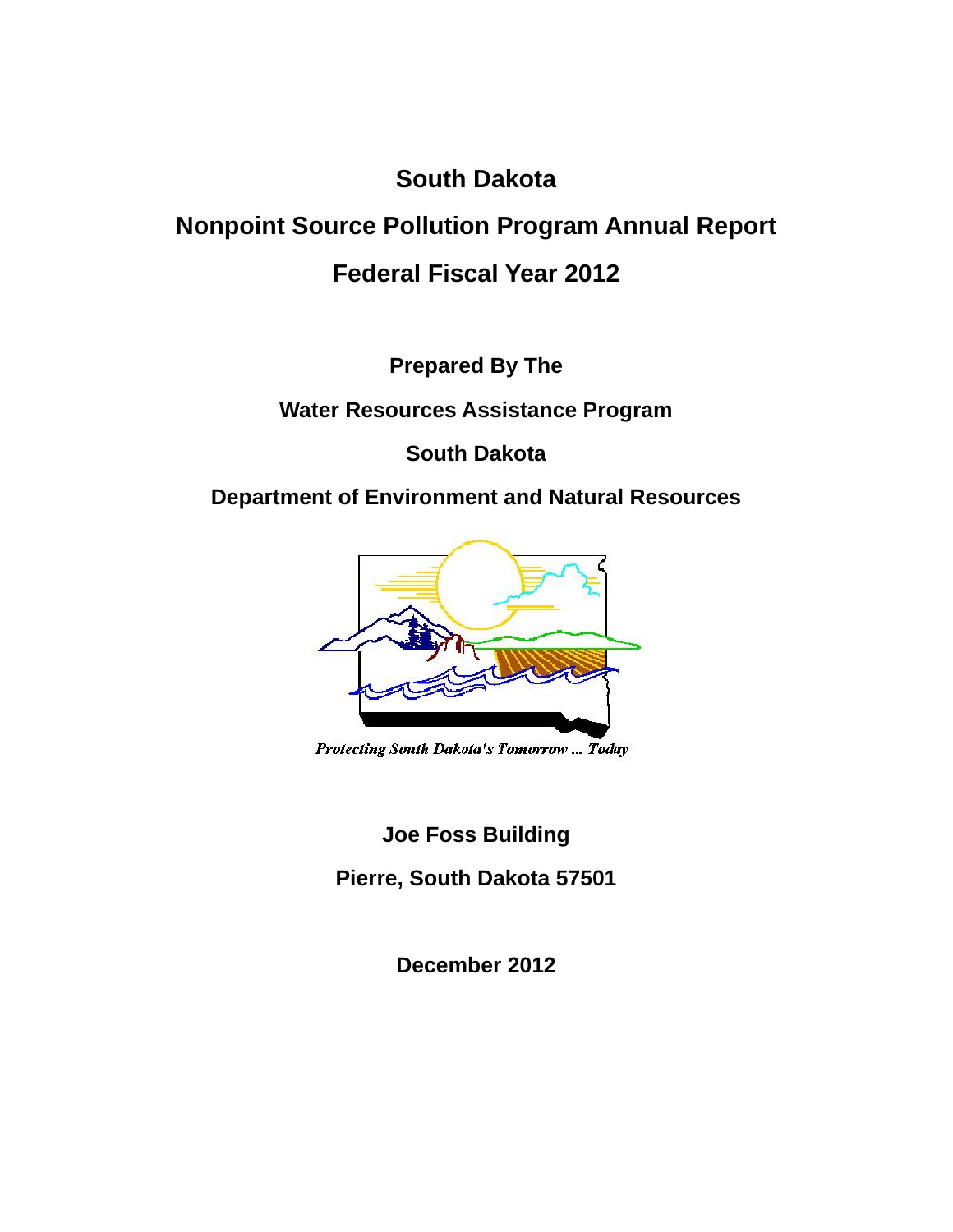# **South Dakota**

# **Department of Environment and Natural Resources Nonpoint Source Pollution Program Annual Report**

# **Federal Fiscal Year 2012**

#### **South Dakota NPS Program Structure and Management**

The South Dakota Nonpoint Source (NPS) Pollution Program is administered by the South Dakota Department of Environment and Natural Resources' (DENR) Water Resources Assistance Program (WRAP). NPS pollution activities completed by program staff are selected to improve, restore and maintain the water quality of the state's lakes, streams, wetlands, and ground water in partnership with other organizations, agencies and citizens. For more information about DENR's NPS activities visit:

#### http://denr.sd.gov/dfta/wp/wp.aspx

The South Dakota Nonpoint Source Task Force is DENR's primary partner for implementation of the South Dakota NPS Program. The task force is a citizen's advisory group with a membership of approximately twenty-three agencies, organizations and tribal representatives (see Table 1). For additional information about the task force visit:

#### http://denr.sd.gov/dfta/wp/npstf.aspx

#### **Table 1. NPS Task Force Core Agencies & Interest Groups**

| <b>Corn Growers Association</b>                | <b>SD Pork Producers</b>             |
|------------------------------------------------|--------------------------------------|
| Izaak Walton League of America                 | SD Wheat, Inc.                       |
| Lower Brule Sioux Tribe                        | South Dakota State University        |
| Natural Resources Conservation Service         | US Bureau of Reclamation             |
| <b>Planning Districts</b>                      | <b>US Fish and Wildlife Services</b> |
| Resource Conservation and Development Councils | <b>US Forest Service</b>             |
| SD Assoc. of Conservation Districts            | <b>US Geological Survey</b>          |
| SD Cattlemen's Association                     | <b>Water Development Districts</b>   |
| SD Chapter of the Sierra Club                  |                                      |
| <b>SD Conservation Commission</b>              |                                      |
| SD Dept. of Agriculture                        |                                      |
| SD Dept. of Environment and Natural Resources  |                                      |
| SD Dept. of Game, Fish and Parks               |                                      |
| SD Dept. of Transportation                     |                                      |
| SD Farm Bureau                                 |                                      |
| <b>SD Grassland Coalition</b>                  |                                      |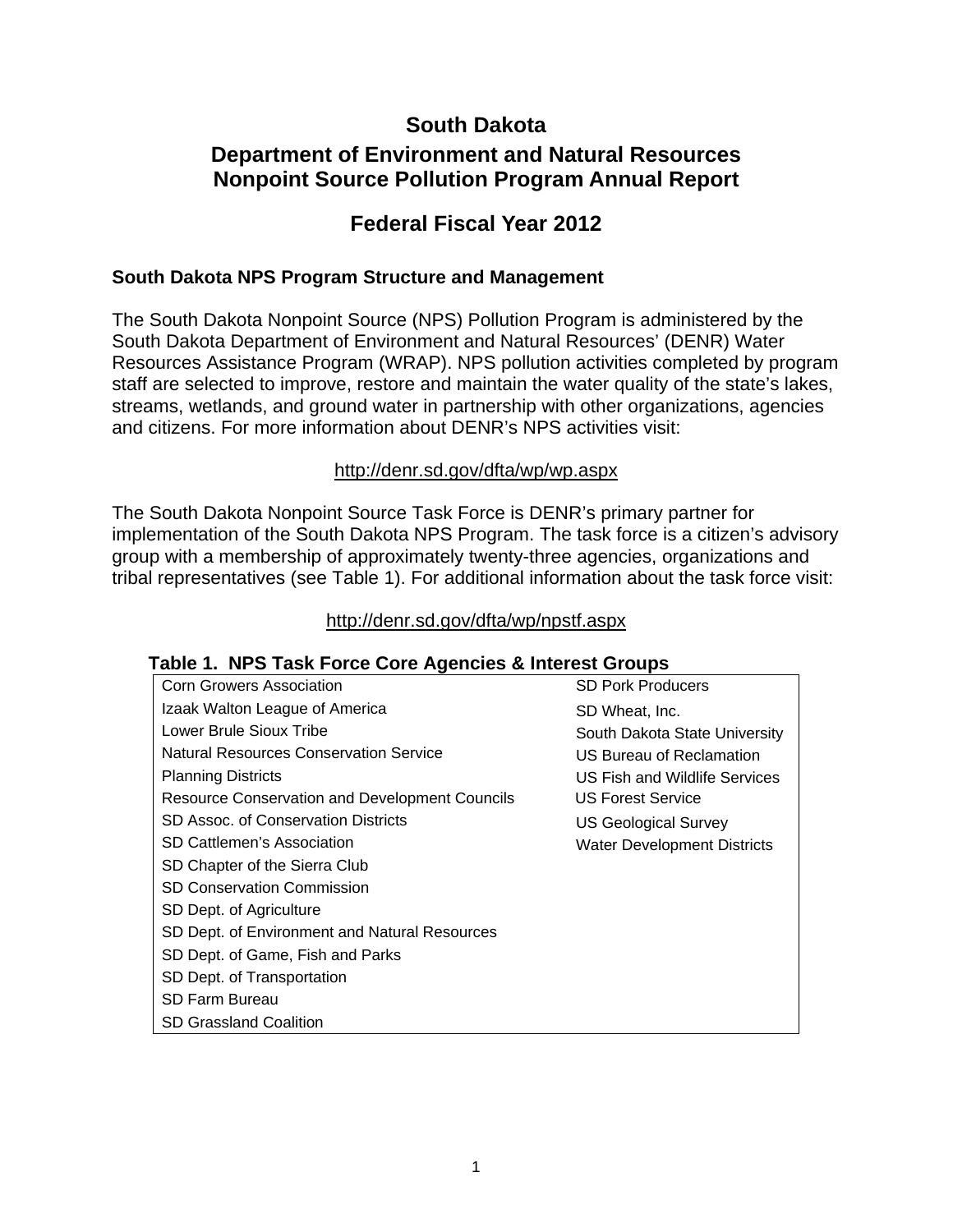#### **319 Grant**

The South Dakota Department of Environment and Natural Resources' FFY 2012 Section 319 grant award from the Environmental Protection Agency (EPA) consisted of \$926,000 in base funds and \$1,638,000 in incremental funds. The \$2,564,000 total award was allocated as follows: Staff & Support - \$615,200 and 319 Projects - \$1,948,800. Projects awarded funding from the Department's FFY 2012 Grant are listed in Table 2.

\*The South Dakota Board of Water and Natural Resources approved using \$500,000 in Clean Water State Revolving Fund (CWSRF) Water Quality Grant dollars to supplement the 319 pass through funds.

| Project                                       | Project Grant (\$) |             |    |                    |    |             |
|-----------------------------------------------|--------------------|-------------|----|--------------------|----|-------------|
| <b>Staff &amp; Support</b>                    |                    | <b>Base</b> |    | <b>Incremental</b> |    | Total       |
| <b>DENR Staffing and Technical Support</b>    |                    | \$615,200   |    |                    | \$ | 615,200     |
| <b>Implementation</b>                         |                    |             |    |                    |    |             |
| Belle Fourche River - Segment 5 (Amendment)   |                    | \$232,000   |    |                    | \$ | 232,000     |
| Lewis & Clark Project – Segment 3 (Amendment) |                    | \$78,800    | \$ | 294.200            | \$ | 373,000     |
| Lower James River Project - Segment 3         |                    |             | \$ | 281,000            | \$ | 281,000     |
| Northeast Glacial Lakes Segment 2 (Amendment) |                    |             | \$ | 185,000            | \$ | 185,000     |
| Spring Creek Watershed - Segment 2            |                    |             | \$ | 350,000            | \$ | 350,000     |
| Upper Big Sioux River - Segment 6             |                    |             | \$ | 325,000            | \$ | 325,000     |
| Vermillion River Basin - Segment 2            |                    |             | \$ | 202,800            | \$ | 202,800     |
| Total 319                                     |                    | \$926,000   |    | \$1,638,000        |    | \$2,564,000 |
| CWSRF Water Quality Grants <sup>*</sup>       |                    |             |    |                    | S  | 500,000     |

**Table 2. FFY 2012 Section 319 Project Awards** 

Projects (Table 3) awarded 319 funding during FFY 2012 using prior year funds reverted from projects that were completed but did not expend the total amount awarded.

|  | Table 3. Projects Awarded Section 319 Grants from Prior Year Funds |  |  |  |  |
|--|--------------------------------------------------------------------|--|--|--|--|
|  |                                                                    |  |  |  |  |

| <b>Project</b>                                   | Project Grant (\$) |    | 319 Grant<br>Year |      |
|--------------------------------------------------|--------------------|----|-------------------|------|
| <b>Implementation</b>                            |                    |    |                   |      |
| 303(d) Watershed Planning & Assistance Segment 2 |                    | \$ | 7,483             | 2008 |
| 303(d) Watershed Planning & Assistance Segment 2 |                    | \$ | 22,517            | 2010 |
| Central Big Sioux River Segment 2                |                    | \$ | 161,345           | 2010 |
| Grassland Management & Planning Segment 2        |                    | \$ | 75,000            | 2009 |
| Grassland Management & Planning Segment 2        |                    | \$ | 40.000            | 2010 |
| Vermillion Basin Project Segment 1               |                    | \$ | 15,350            | 2007 |
| Vermillion Basin Project Segment 1               |                    | \$ | 100.000           | 2009 |
| Vermillion Basin Project Segment 1               |                    | \$ | 172,547           | 2010 |
|                                                  | Total              | S  | 594,242           |      |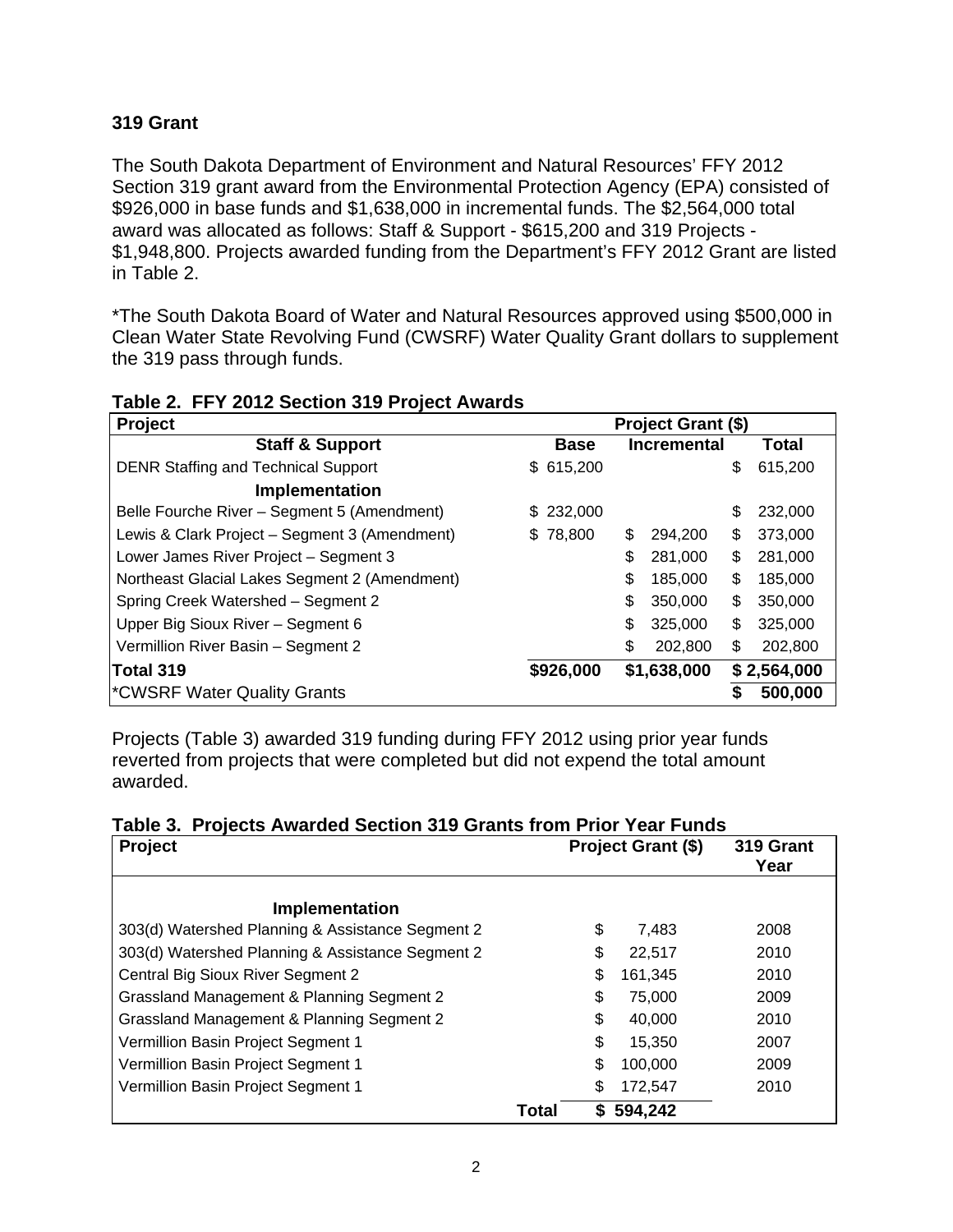## **Active 319 Projects**

A list of Section 319 projects funded by previous grant awards that were open during the FFY 2012 reporting period is provided in Appendix A. The list is arranged by river basin.

#### **Completed 319 Projects**

Table 4 contains a list of 319 projects closed during FFY 2012. The status of the final report is listed for each project.

#### **Table 4. 319 Projects Closed During FFY 2012**

|                                     | <b>Final Report Status</b> |             |            |             |            |
|-------------------------------------|----------------------------|-------------|------------|-------------|------------|
| <b>Project</b>                      | In                         | In Review   |            | Approved    |            |
|                                     | <b>Preparation</b>         | <b>DENR</b> | <b>EPA</b> | <b>DENR</b> | <b>EPA</b> |
| Belle Fourche River Segment 4       |                            |             |            |             |            |
| Lower Big Sioux River Segment 2     |                            |             |            |             |            |
| Lower James River Segment 2         |                            |             |            |             |            |
| <b>Upper James River Assessment</b> |                            |             |            |             |            |

A historical list of Section 319 projects completed by DENR and its project partners is provided in Appendix B. The projects are listed alphabetically by river basin. Unless otherwise indicated, a final report for each project has been filed with EPA, entered in Grant Reporting and Tracking System (GRTS), and is available from the SD State Library. Several of the reports are also available by visiting:

#### http://denr.sd.gov/dfta/wp/wqinfo.aspx#Project

During 2012 DENR continued activities to close out all 319 grants awarded to the department by their current expiration dates. The 2008 grant is on target for being completed on time in 2013.

#### **604(b) Grant**

South Dakota had three 604(b) grants open during the FFY 2012 reporting period. The Section 604(b) project activities are detailed in Table 5.

#### **Table 5. 604(b) Projects Active in FFY 2012**

| Grant #C6-99813110                                              |              |               |
|-----------------------------------------------------------------|--------------|---------------|
| <b>Projects</b>                                                 | Grant $(\$)$ | <b>Status</b> |
| Northern Great Plains Reference Site Validation & Biomonitoring | \$76,500     | On Schedule   |
| White River TMDLs Project                                       | \$24,500     | Completed     |
|                                                                 | \$101,000    |               |
|                                                                 |              |               |
| Grant #C6-99813111                                              |              |               |
| <b>Projects</b>                                                 | Grant (\$)   | <b>Status</b> |
|                                                                 |              | Extended to   |
| Brookings Area TMDL Sampling                                    | \$25,000     | 9/30/2013     |
| DENR Statewide Lake Survey (2011-2012)                          | \$18,520     | Completed     |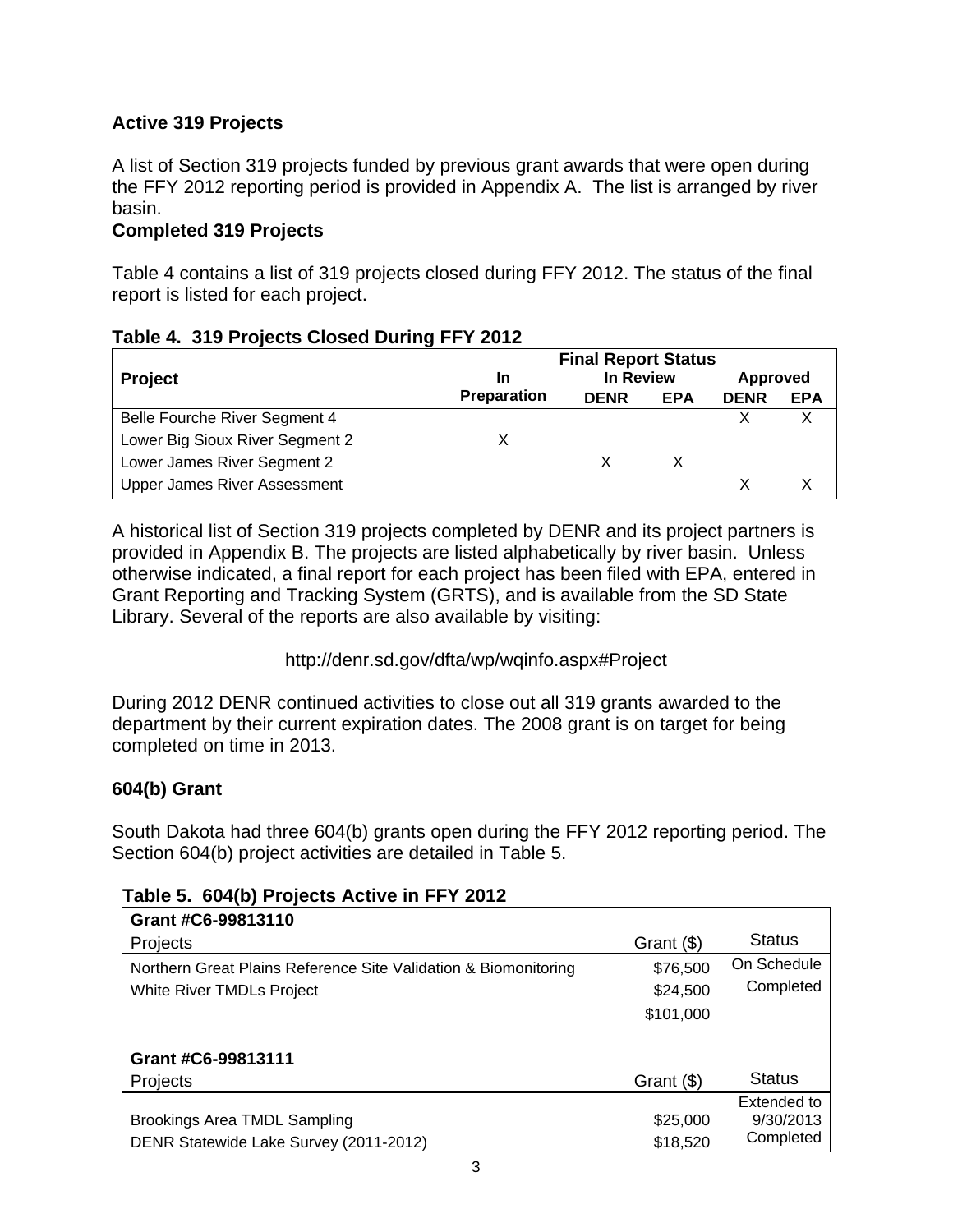| <b>DENR Administration/Travel</b>          | \$36,480   | Completed   |
|--------------------------------------------|------------|-------------|
| <b>White River TMDL</b>                    | \$20,000   | Completed   |
|                                            | \$100,000  |             |
|                                            |            |             |
| Grant #C6-99813112                         |            |             |
| Project                                    | Grant (\$) |             |
| <b>Black Hills Stream Temperature TMDL</b> | \$100,000  | On Schedule |
|                                            | \$100,000  |             |

A historical listing of completed 604(b) funded projects is located in Appendix C.

# **Section 106 Categorical Grant**

South Dakota had three 106 Supplemental Categorical grants open during the FFY 2012 reporting period. The Section 106 project activities are detailed in Table 6.

| <b>Grant I-97884801</b><br>21-Jun-10 through 30-Sep-2012     |            |
|--------------------------------------------------------------|------------|
| Project                                                      | Grant (\$) |
| <b>DENR Stream Reference Site Development</b>                | \$17,500   |
| <b>DENR Monitoring Supplies and Equipment</b>                | \$16,595   |
| Northern Glaciated Plains Ref. Site Validation & Bio Toolkit | \$140,050  |
|                                                              | \$174,145  |
| Grant I-97886501                                             |            |
| 1-Oct-10 through 30-Sep-2013                                 |            |
| Project                                                      | Grant (\$) |
| Northern Glaciated Plains Ref. Site Validation & Bio Toolkit | \$86,000   |
| <b>DENR Stream Reference Site Development</b>                | \$18,000   |
| Stage/Discharge Relationship Development                     | \$70,000   |
| <b>EPA In-Kind for Lab Services</b>                          | \$26,000   |
| EPA In-Kind for Wetland Survey Field Work                    | \$78,000   |
|                                                              | \$278,000  |
| <b>Grant I-97892801</b>                                      |            |
| 1-Jun-12 through 30-Sep-2014                                 |            |
| Project                                                      | Grant (\$) |
| <b>Beneficial Use Assessments</b>                            | \$34,075   |
| <b>Cost Share USGS Gaging Stations</b>                       | \$70,000   |
| DENR National Lakes & Statewide Lake Surveys                 | \$248,525  |
| <b>EPA In-Kind for Lab Services</b>                          | \$94,600   |
| Stage/Discharge Relationship Development                     | \$70,000   |
|                                                              | \$517,200  |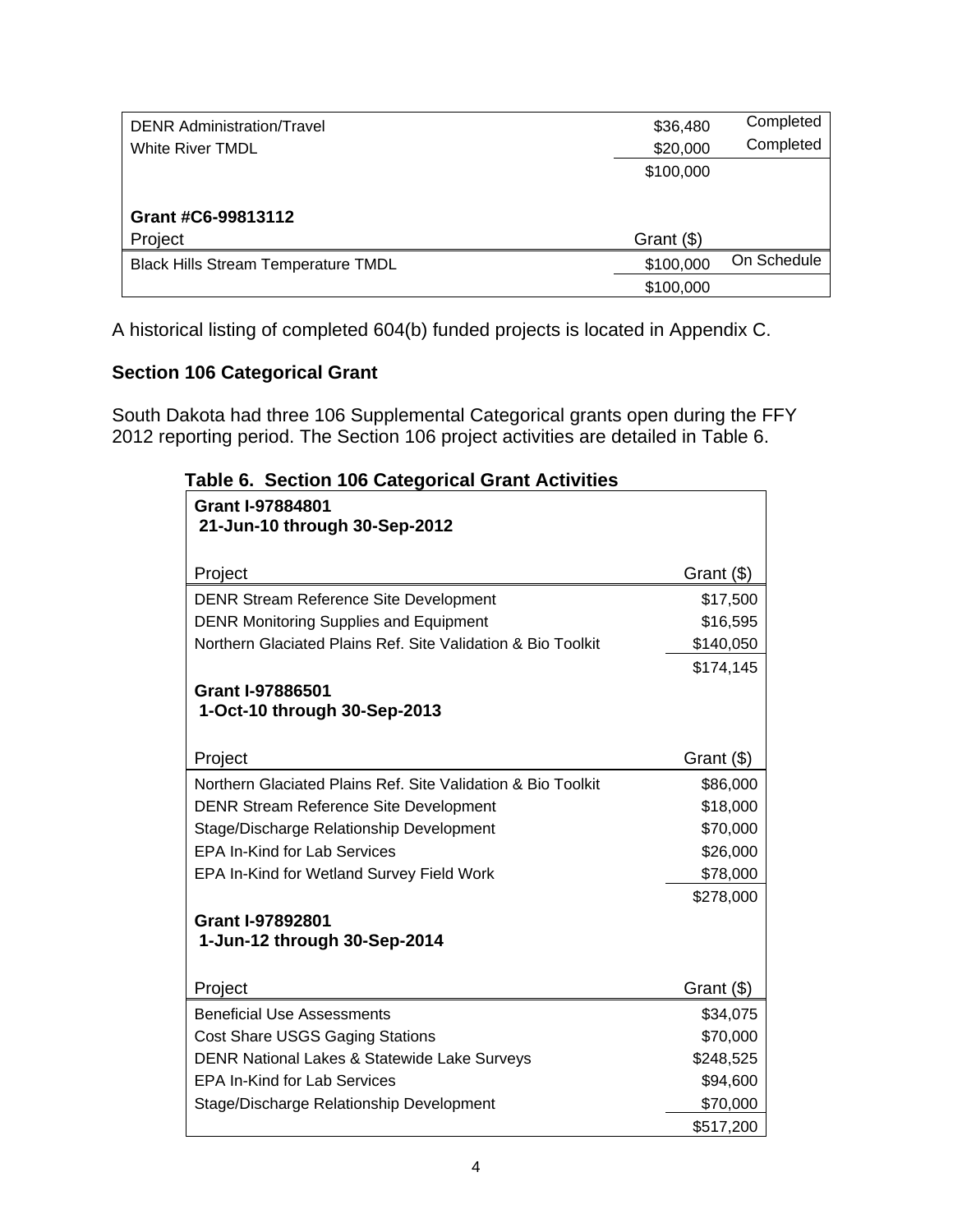A historical listing of completed Section 106 funded projects is located in Appendix D.

# **Grants Reporting and Tracking System**

South Dakota enters information about 319 funded projects into the EPA Grants Reporting and Tracking System (GRTS) database. The GRTS database contains information about project funding, goals, and tasks. During FFY 2012, DENR entered annual evaluations for all active projects. The reports detail project activities and progress for the period October 1, 2011 – September 30, 2012. The program can be accessed at:

http://iaspub.epa.gov/pls/grts/f?p=110:199

# **Staff**

During the reporting period, the Watershed Protection Section was authorized 14.5 full time equivalents. Included in the number were thirteen environmental scientists, one natural resources engineer, and a half-time program administrator. Visit the Watershed Protection website for contact information, areas of program responsibility, and information about staff and support program goals.

#### http://denr.sd.gov/dfta/wp/staff.aspx

Watershed staff has access to the services of other Division of Financial and Technical Assistance and department media program staff as needed to carry out the mission of the Watershed Protection section.

Watershed staff provided funded projects with technical assistance and project oversight through onsite and electronic means during FFY 2012. They also assisted prospective project partners with the preparation of project proposals and implementation plans. In FFY 2012 staff initiated 10 contracts obligating \$2,159,500 in federal funds and processed 118 payment requests for federal funds totaling \$2,803,121 from all sources; and initiated 11 contracts obligating \$1,133,000 in state and other funds and processed 21 payment requests totaling \$772,015 (total includes Clean Water State Revolving Fund NPS loans).

#### **Training & Support**

Training was provided for department program staff, local watershed implementation and assessment project staff, and stakeholder groups. This training consisted of onsite project assistance, specialized training for monitoring and assessment, and coordinator workshops. An example of this training was the Annualized Agricultural Non-point Source (AnnAGNPS) watershed model workshop. The training covered model capabilities; introduction to model processes; calibration and validation techniques; and methods for analyzing output.

In addition to the training opportunities provided with direct involvement by the department, training is provided by 319 implementation project sponsors. Examples of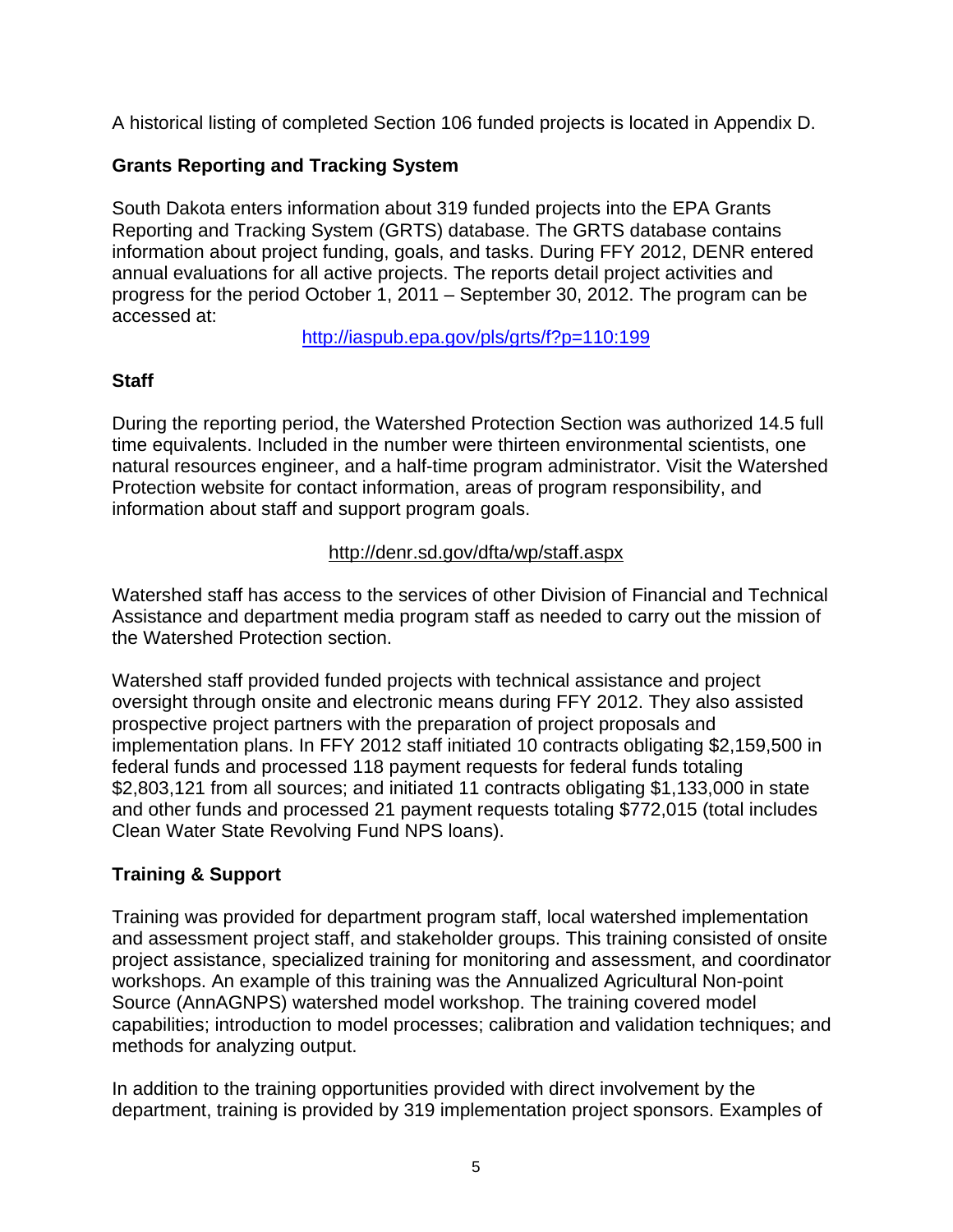training opportunities would be Volunteer Water Quality Monitoring, Managed Grazing Tours and Workshops, and Nutrient Management workshops.

#### **Project Guidance & Oversight**

Watershed staff provides project management assistance to project sponsors during all phases of project development, implementation, and evaluation. The project guidance information and other documents are available at:

#### http://denr.sd.gov/dfta/wp/319.aspx

Program project officers are encouraged to complete at least two onsite visits to each assigned project each year. During FFY 2012, the reviews resulted in the revision of several project implementation plans and budgets and development of exit strategies for several projects prior to their expiration dates.

#### **Information and Education**

The NPS Information and Education (I & E) Program is implemented through DENR's Water Resources Assistance Program. In FFY 2003, the decision was made to outsource the primary responsibility for the implementation of the statewide NPS I & E workplan to the South Dakota Discovery Center and Aquarium. The Discovery Center was awarded a \$200,000 grant in FFY 2004 for that purpose. In FFY 2007, the Center was awarded \$200,000 in additional 319 funds to continue the project. In FFY 2010, it received \$300,000 for Segment 3.

DENR maintains a close working relationship with the Discovery Center to ensure program milestones are met and to ensure that the program is widely advertised. Information about the mini-grants program is provided at NPS Task Force meetings, at training sessions, through the Discovery Center's outreach activities, and the information is provided to the local and state media outlets.

The NPS priority areas addressed by the strategy are wetland and watershed ecology, TMDLs, nutrient and manure management (no demonstration projects), "Smart Growth" and low impact development, phosphorous and nutrient criteria, and healthy watershed protection. Two mini-grant projects were funded in FFY 2012 - Spring Creek Watershed Drinking Water Outreach, and Watershed Basics for Public Officials.

Additional outreach activities with which the department was involved during FFY 2012 are outlined below.

#### **Volunteer Water Quality Network**

Dakota Water Watch is a system of trained citizen volunteers who take time each year to gather water quality information on lakes, streams, and wetlands in their area. This helps fill existing data gaps and helps to improve or maintain the water quality in eastern South Dakota and throughout the state.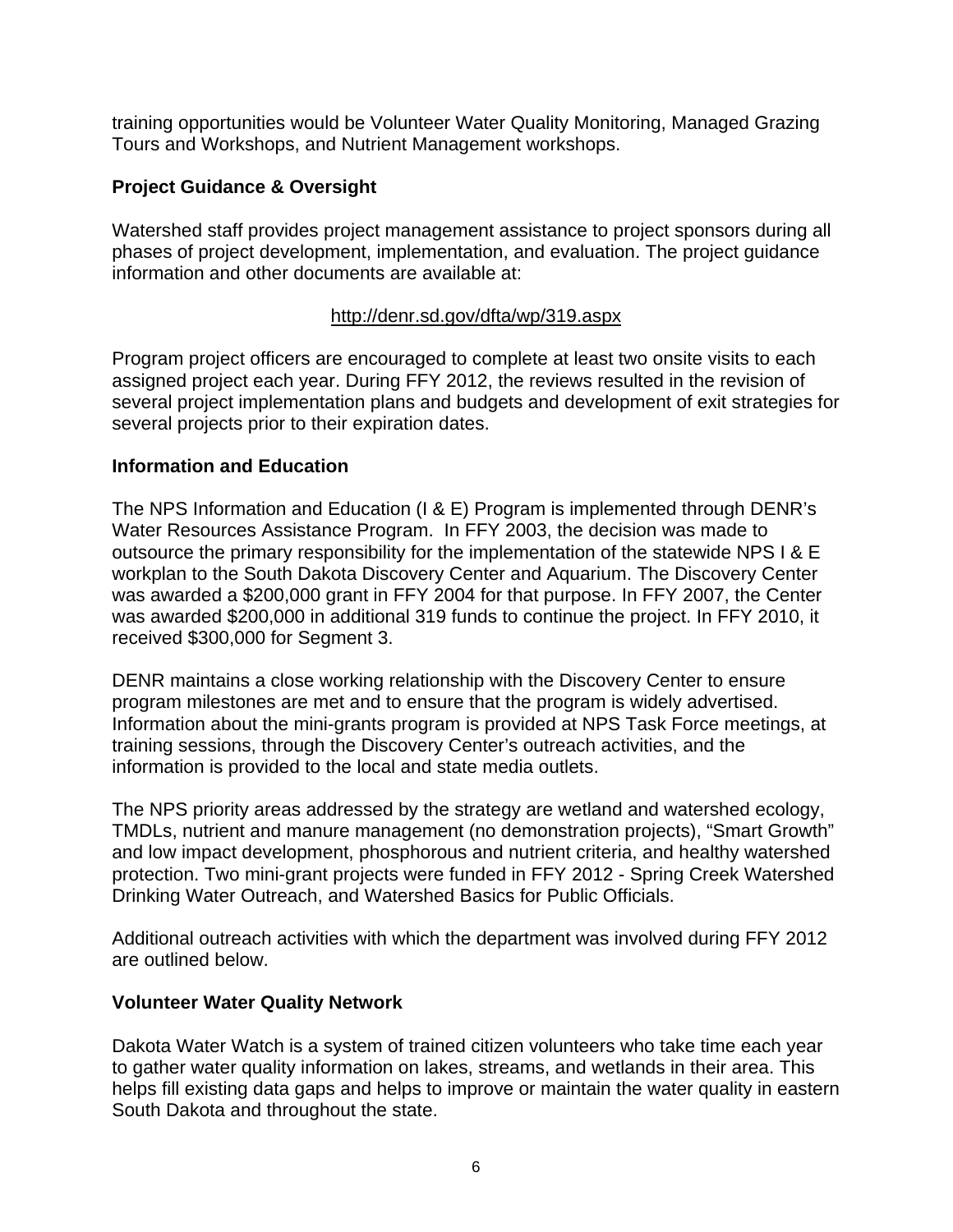Since 1992, South Dakota Water Festivals have delivered a strong water conservation message to an increasing number of fourth graders. Our goal is to provide a multi-topic, interdisciplinary, one-day water "science fair" where kids apply water education knowledge learned in the classroom to "real life" problem solving situations.

The Leopold Conservation Award program in South Dakota was started in 2010. It has several positive outcomes. First, it recognizes and celebrates extraordinary achievement in voluntary conservation by private landowners. Second, it inspires countless other landowners by example. Third, it provides a prominent platform by which agricultural community leaders are recognized as conservation ambassadors to citizens outside of agriculture. Finally, the program builds bridges between agriculture, government, environmental organizations, industry, and academia to advance the cause of private lands conservation.

In 2013 South Dakota will be exploring two new outreach programs. The Cannon Envirothon is North America's largest high school environmental education competition. The goal is to develop in young people an understanding of the principles and practices of natural resource management and ecology and through practice dealing with complex resource management decisions. The second new program is Sand County Foundation's "Water As A Crop". It is designed to demonstrate the vital connection between the health of working lands and the quality and reliability of water supplies. It creates partnerships to improve land and water quality, while fostering a mutual understanding about the value of good water stewardship.

#### **Program Website**

The Water Resources Assistance Program has maintained a website since 1998. The website provides access to water resources information, reports, and opportunities for involvement such as: EPA national and Region VIII and state NPS program guidance and project management programs including GRTS, Spreadsheet Tool for the Estimation of Pollutant Load (STEPL), and the SD NPS Project Management System (The Tracker Program). The site may be accessed at:

#### http://denr.sd.gov/dfta/wp/wp.aspx

#### **Displays/Conferences**

The program assisted other department programs and project partners with the development of displays for water related conferences and workshops.

#### **Financial and Technical Assistance Provided by Project Partners**

While financial and technical assistance received from the Environmental Protection Agency provides the base for the South Dakota NPS Program, the resources available from public and private program partners are integral components of many program activities. Selected partnerships active during the past year are summarized below. For additional information about these and other program partnerships, consult the *South*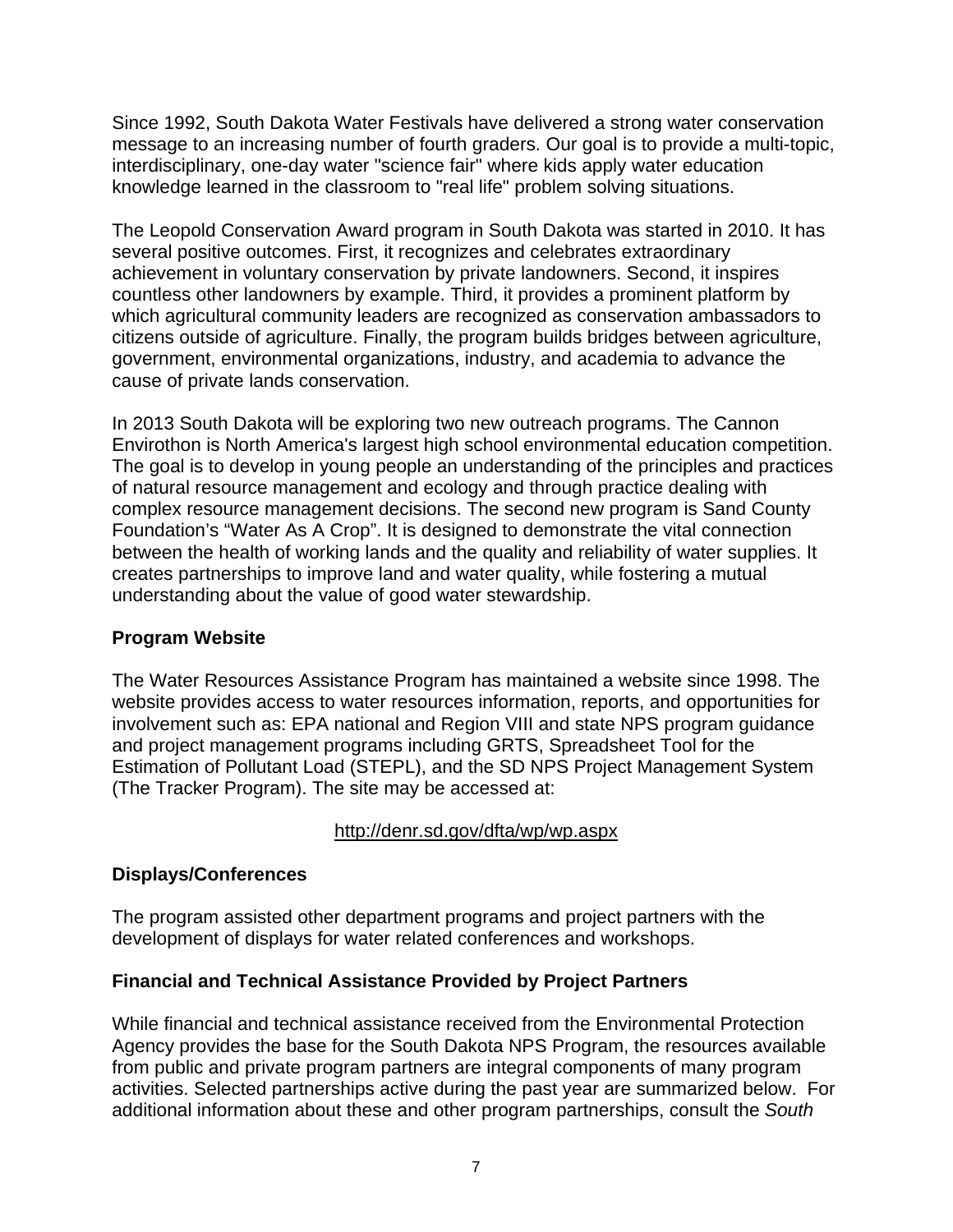*Dakota Watershed Project Funding and Technical Assistance Guide.* An electronic copy of the guide is available by visiting:

# http://denr.sd.gov/dfta/wp/documents/NPSFundingTechnicalAssistanceGuide.pdf

# **USDA Natural Resources Conservation Service and Farm Service Agency**

The USDA Natural Resources Conservation Service (NRCS) and Farm Service Agency (FSA) are active project partners in nearly all phases of the NPS Program. Financial assistance for NPS related activities provided by USDA administered programs during FFY 2012 is shown in Table 7.

| Table 7. SD NPS Related Activities Funded during FFY 2012 by USDA Programs |  |
|----------------------------------------------------------------------------|--|
|----------------------------------------------------------------------------|--|

| Program                                     | # Applications Funded | <b>Acres</b> | Funding (\$) |
|---------------------------------------------|-----------------------|--------------|--------------|
| Conservation Reserve Enhancement (CREP) *   | 188                   | 16.007       | \$616,906    |
| Conservation Stewardship Program (CSP)      | 294                   | 844,897      | \$9,544,844  |
| Environmental Quality Incentives (EQIP)     | 463                   |              | \$17,396,722 |
| Grasslands Reserve Program (GRP)            | 18                    | 15.164       | \$2,621,192  |
| National Water Quality Initiative (EQIP) ** | 11                    | 27.400       | \$1,337,332  |
| Wetland Reserve Program (WRP)               | 91                    | 11,025       | \$21,272,653 |

\* The Conservation Reserve Enhancement Program (CREP) is administered by the USDA's Farm Service Agency. CREP is a "state-sponsored" Conservation Reserve Program designed for a specific geographic area that will address resource concerns identified by state partners.

The South Dakota CREP program was established in October 2009 and is managed by the South Dakota Game, Fish and Parks Department (GFP). The focus is on improving water quality, reducing soil erosion, and providing flood control all while creating additional pheasant nesting habitat in the James River Watershed. CREP participants will receive 40% higher rental rates than if they were to just enroll their land in the Conservation Reserve Program (CRP). Every acre enrolled in CREP will be open to public hunting and fishing.

\*\*The National Water Quality Initiative (NWQI) was new for FFY 2012. The Goal is to remove streams and other water-bodies from the 303d list, from threatened status, or from contributing to impairments. NWQI will assist producers to address high-priority water resource concerns in small watersheds. The State partnership selected four 12 digit Hydrologic Units in the Skunk Creek watershed which drains to the Big Sioux River. The significance's of this tributary is that it contributes pollutants that affect the City of Sioux Falls ability to address and achieve the TMDLs for the portion of the Big Sioux River that runs through the City.

#### **US Geologic Survey**

The Geologic Survey provides technical assistance and water quality data to several South Dakota nonpoint source assessment and implementation projects, especially those that include large tracts of federal and tribal lands. The survey is also an active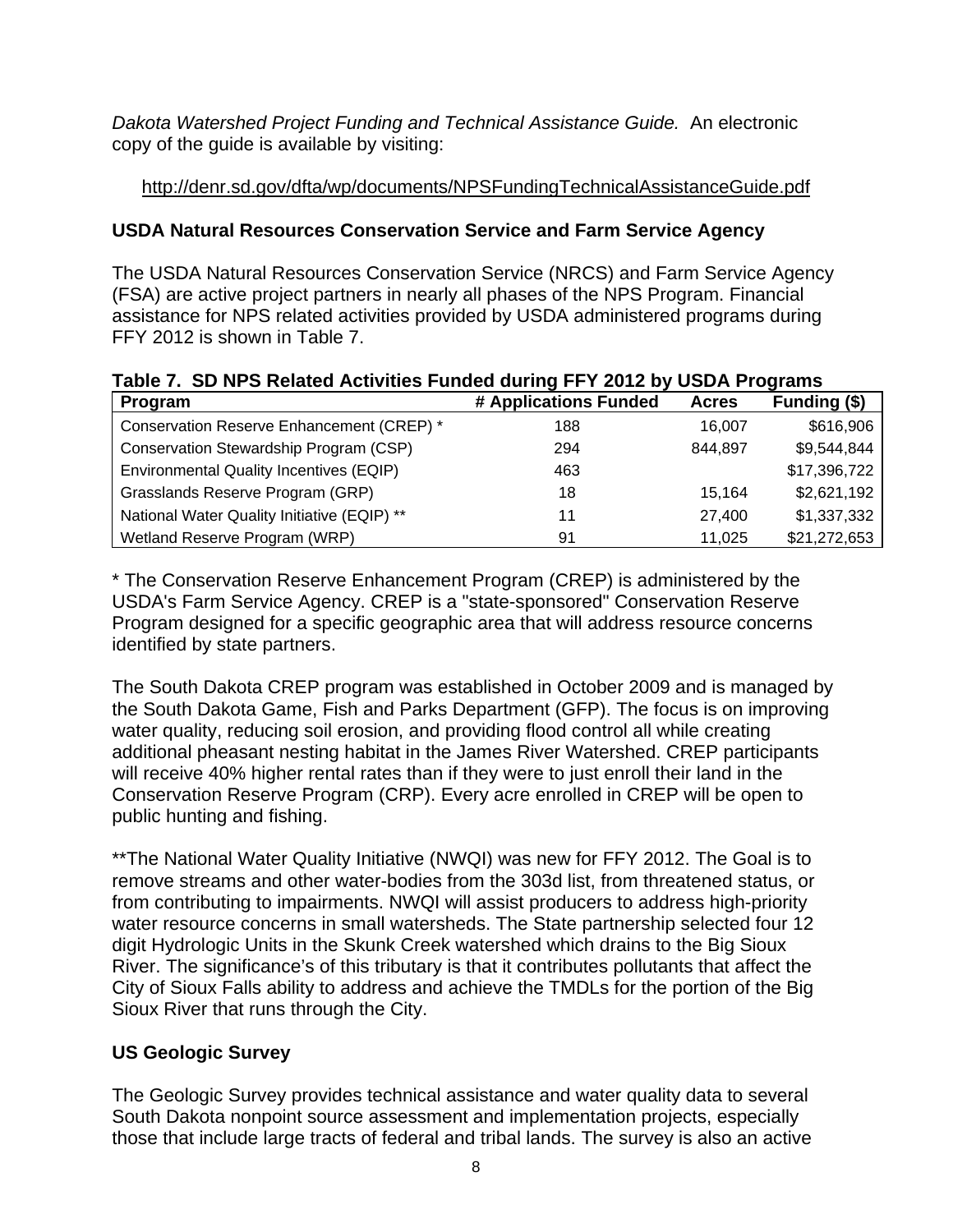participant in planning and conducting the Eastern South Dakota Water Conference and the Black Hills South Dakota Hydrology Conference.

## **US Fish and Wildlife Service**

The US Fish and Wildlife Service (USFWS) provide technical and financial assistance to watershed projects for Best Management Practices (BMP) installation. This assistance centers primarily on cost share for practices related to managed grazing systems and wetland habitat development. The main USFWS programs providing funds for BMPs are Partners for Fish and Wildlife Program and North American Waterfowl Conservation Act. Commonly cost shared BMPs include grass seeding, cross fencing, multiple purpose ponds, and riparian exclusion fencing. They work with local project sponsors, DENR and EPA Region VIII staff to complete threatened and endangered species clearance and related implementation issues.

# **South Dakota BWNR/DENR Grant Assistance**

The South Dakota Board of Water and Natural Resources (BWNR) administers the Consolidated Water Facilities Construction Program (CWFCP). The program provides state grants and low interest loans for projects on the State Water Facilities Plan. NPS structural and construction BMPs such as animal waste management systems (AWMS) and shoreline stabilization are eligible for cost share funds through the program.

The BWNR has also provided Water Quality grant assistance to watershed projects from the Clean Water State Revolving Fund (CWSRF) Administrative Surcharge Fees. The Water Resources Assistance Program administers special appropriations from the department's Environment and Natural Resources (ENR) Fee Fund. These funds provide state assistance for the completion of TMDL assessments and related activities.

Projects awarded BWNR/DENR water quality grants during the reporting period are listed in Table 8.

| Project                           | <b>Funding Source</b> |              | Grant Award (\$) |
|-----------------------------------|-----------------------|--------------|------------------|
| Lewis & Clark Watershed Segment 3 | Consolidated          |              | \$275,000        |
| Lower James River Segment 3       | Consolidated          |              | \$75,000         |
| Vermillion River Basin Segment 2  | Consolidated          |              | \$83,000         |
| Belle Fourche Watershed Segment 4 | Fee Funds             |              | \$50,000         |
| Lewis & Clark Watershed Segment 3 | Fee Funds             |              | \$100,000        |
| Lower James River Segment 3       | Fee Funds             |              | \$100,000        |
| Northeast Glacial Lakes Segment 2 | Fee Funds             |              | \$50,000         |
| Spring Creek Watershed Segment 2  | Fee Funds             |              | \$100,000        |
| Upper Big Sioux River Segment 6   | Fee Funds             |              | \$50,000         |
| Vermillion River Basin Segment 2  | Fee Funds             |              | \$50,000         |
|                                   |                       | <b>Total</b> | \$933,000        |

**Table 8. NPS Projects Awarded State Grants during FFY 2012**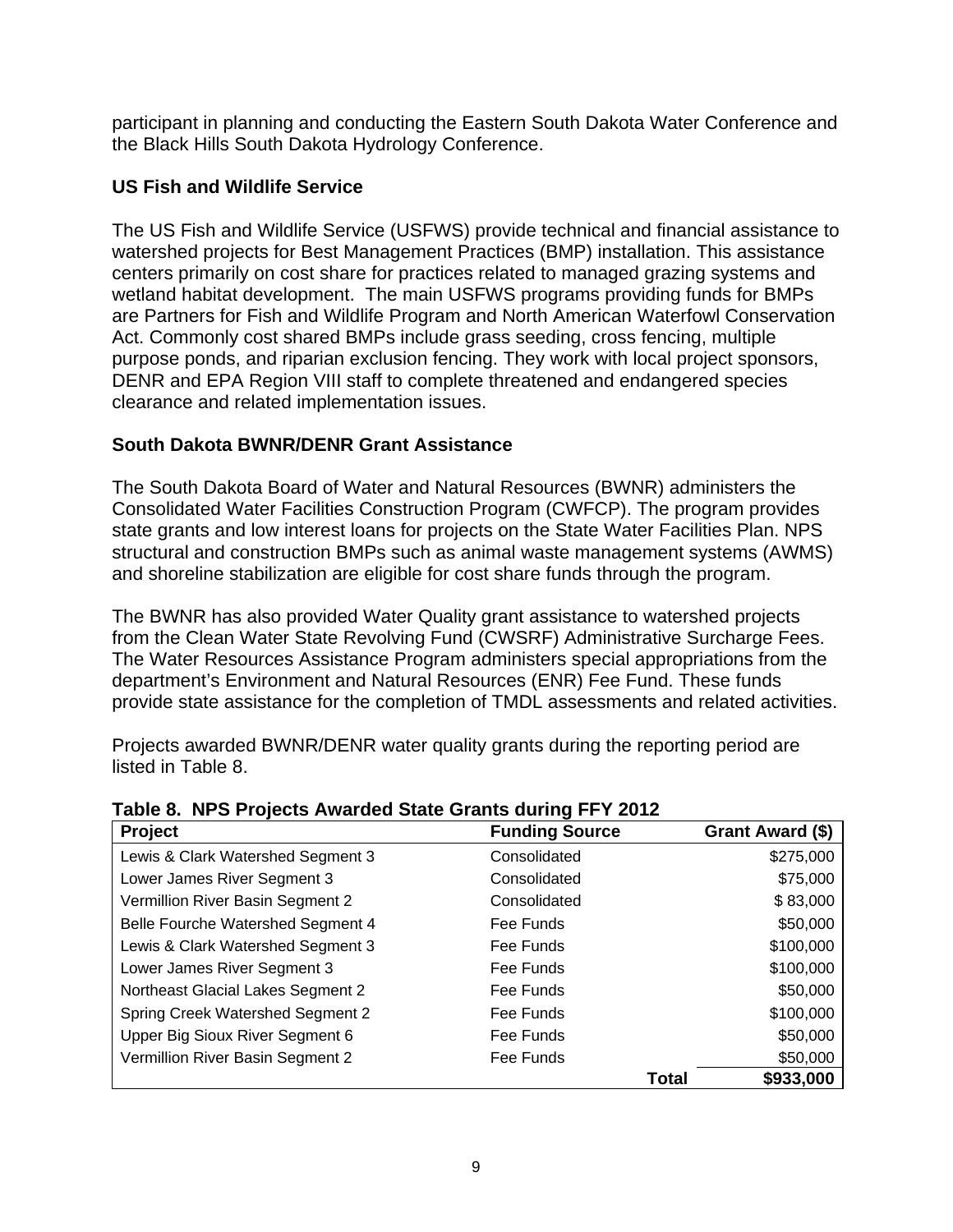#### **South Dakota Clean Water State Revolving Fund (NPS Incentive Loan Program)**

The South Dakota Board of Water and Natural Resources administers the state's Clean Water State Revolving Fund (CWSRF) Loan program. In 2004, the board established a nonpoint source incentive rate for nonpoint source projects. Projects for traditional wastewater or storm water that include a nonpoint source component are eligible for the nonpoint source interest rate. The annual principal and interest payment is calculated for a loan at the current base SRF interest rates of 2.25 percent for loans with a term of 10 years or less, 3 percent for loans with a term of 11 to 20 years, and 3.25 percent for loans with a term greater than 20 years. Using the lower incentive interest rates of 1.25 percent, 2 percent, and 2.25 percent, respectively, a loan is sized using the annual payment previously calculated. The difference in the two loan principal amounts is the amount of funding available for the NPS component of the project.

Since its inception, five NPS project sponsors have used the NPS incentive program rate in partnership with municipalities. In FFY 2012, no new CWSRF NPS Incentive Loans were awarded. The NPS projects and loan amounts are shown in Table 9.

| Project                                                | <b>Municipality</b>           | <b>SRF Loan</b> |
|--------------------------------------------------------|-------------------------------|-----------------|
| <b>FFY 2005</b>                                        |                               |                 |
| Brown County Water Quality Improvement Project         | City of Aberdeen              | \$1,156,259     |
| Central Big Sioux Watershed Project - Segment I        | City of Sioux Falls           | \$4,374,985     |
| <b>FFY 2006</b>                                        |                               |                 |
| Upper Big Sioux River Watershed Project - Segment IV   | City of Watertown             | \$<br>113,985   |
| <b>FFY 2007</b>                                        |                               |                 |
| Upper Big Sioux River Watershed Project - Segment V    | City of Watertown             | \$<br>139,952   |
| <b>FFY 2009</b>                                        |                               |                 |
| Firesteel Creek / Lake Mitchell Watershed Project      | City of Mitchell              | 148,523<br>\$   |
| <b>FFY 2011</b>                                        |                               |                 |
| Central Big Sioux Watershed Project - Segment 2        | City of Sioux Falls           | \$1,901,014     |
| Belle Fourche River Implementation Project - Segment 5 | <b>BF Irrigation District</b> | S<br>200,000    |
|                                                        | <b>Total</b>                  | \$8,034,718     |

#### **Table 9. CWSRF NPS Loans**

Aberdeen used the funding to reduce sediment and nutrient loadings to the Elm River. The Elm River is the primary source of the city's drinking water supply. BMPs implemented include animal waste management systems, managed grazing, and shoreline stabilization.

Sioux Falls obtained the funds to install animal waste management systems, riparian buffers, and shoreline stabilization along the Big Sioux River and major tributaries within the city and north to the Moody County line. The buffers and animal waste systems will protect the city's water supply by reducing fecal coliform and sediment loadings.

Watertown used the loan funds to reduce sediment and nutrient loadings to the Upper Big Sioux River, Lake Kampeska, and Pelican Lake.

Mitchell used the funds to reduce sedimentation in Lake Mitchell by implementing shoreline stabilization.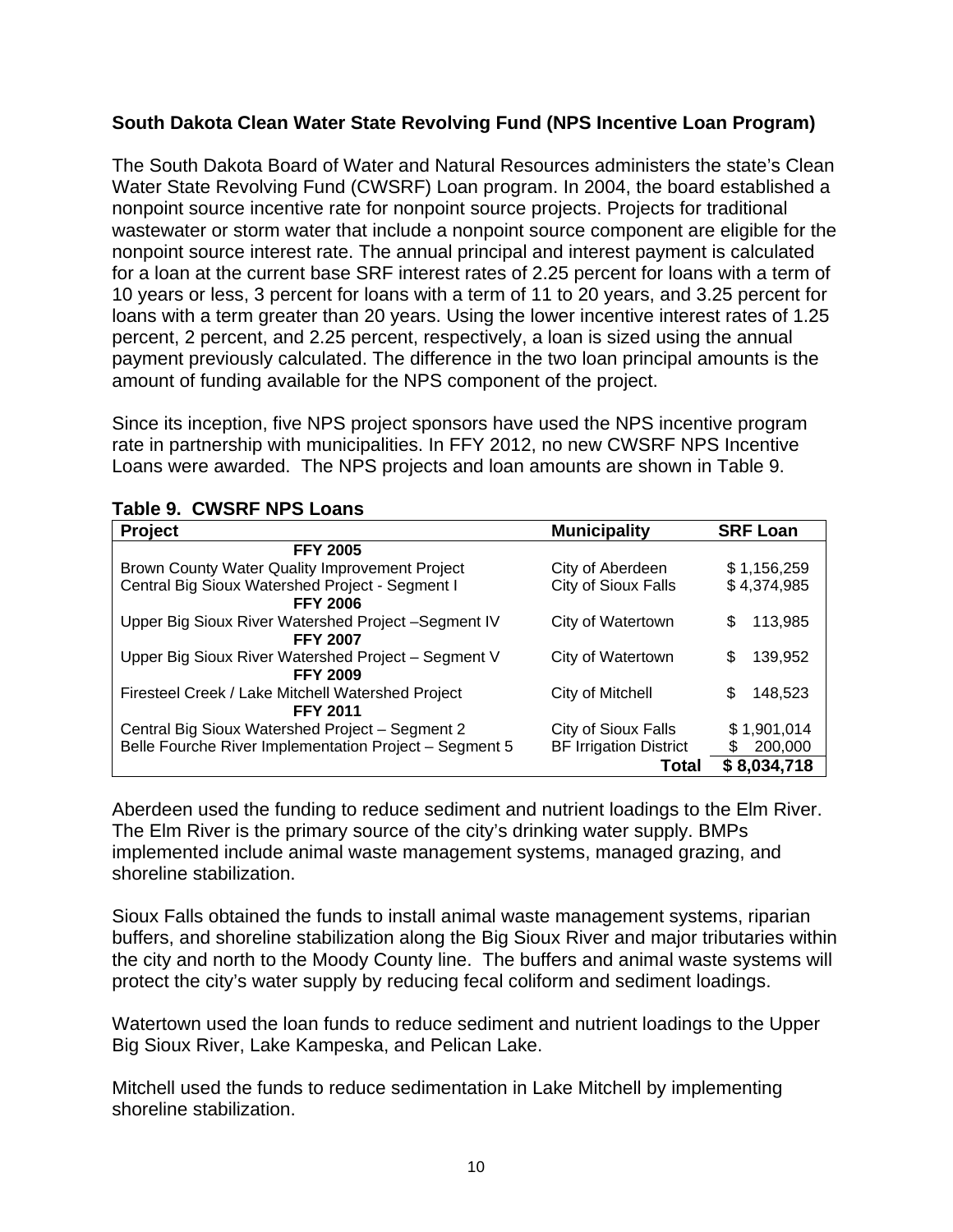Belle Fourche Irrigation District obtained the funds to assist irrigators in converting from flood irrigation to sprinkler irrigation. Doing so will reduce the amount of return flows carrying sediment into the Belle Fourche River. This loan was provided as 100 percent principal forgiveness.

#### **South Dakota Department of Agriculture**

The South Dakota Department of Agriculture (SDDA) provides state funds to conservation districts for the installation of conservation BMPs through the South Dakota Resource Conservation Grants Program.

During this reporting period, SDDA awarded \$500,000 to conservation district projects. Many of these projects include NPS related activities.

#### **South Dakota Department of Game, Fish, and Parks (GFP)**

The South Dakota Department of Game, Fish, and Parks (GFP) assistance programs accessed by projects are similar to those offered by the USFWS and center mainly on managed grazing and wetlands. For a description of the programs and practices cost shared, visit:

#### http://gfp.sd.gov/wildlife/private-land/default.aspx

#### **Other Partnerships**

DENR maintains partnerships with several other agencies and organization in addition to those discussed previously. A comprehensive list of partners is included in the December 2007 revision of the South Dakota NPS Management Plan.

*In 2013 DENR will commit resources to update the States NPS Management Plan.* 

#### **319 Grant Match**

Nonfederal match of 40 percent of project expenditures is required for Section 319 grants. South Dakota takes a conservative approach to approving nonfederal match submitted by its project partners. As much of the match comes from the construction and implementation of BMPs, a large proportion of the match requirement for many projects is documented during the later phases of a project. See Appendix E for a summary of nonfederal match documented for each of the department's 319 grants.

#### **Water Quality Improvements**

The South Dakota NPS Program considers quantification of load reductions and resultant water quality improvements essential to evaluating project goal attainment and reaching the TMDLs established for priority waterbodies. The quantification process uses a combination of modeling and water quality sample results. Commonly used models include Revised Universal Soil Loss Equation (RUSLE 2), Annualized Agricultural Nonpoint Source (AnnAGNPS), and Spreadsheet Tool for the Estimation of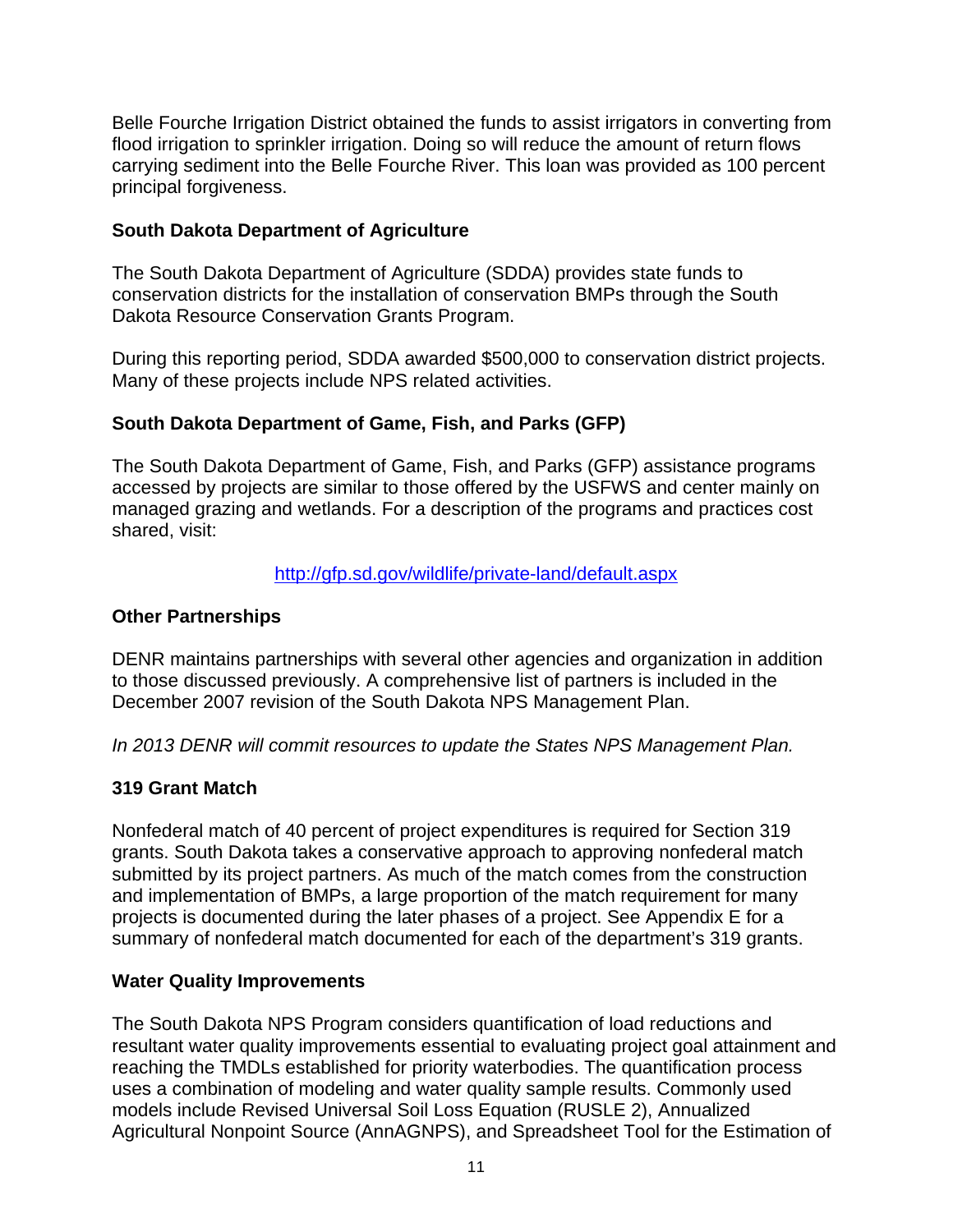Pollutant Load (STEPL). DENR adopted STEPL as the primary load reduction estimation model for reporting annual and cumulative load reductions in GRTS in FFY 2007.

Annual load reductions/water quality improvements documented are entered in GRTS. Load reductions for waterbodies located in project areas during FFY 2012 were 416,477 pounds of nitrogen, 108,047 pounds of phosphorous, and 60,687 tons of sediment.

| <b>Project Name</b>                                | <b>Nitrogen</b><br>(Ibs. per<br>year) | <b>Phosphorus</b><br>(Ibs.) | <b>Sediment</b><br>(tons per<br>year) |
|----------------------------------------------------|---------------------------------------|-----------------------------|---------------------------------------|
| Belle Fourche River Watershed Imp Segment 5        | 1,077                                 | 908                         | 1,416                                 |
| <b>Brown County Implementation Segment 2</b>       | 21                                    | 3                           |                                       |
| Central Big Sioux River Segment 2                  | 8,940                                 | 1,921                       | 202                                   |
| Grassland Management & Planning Segment 3          | 130,813                               | 23,640                      | 14,933                                |
| <b>James River CREP Total</b>                      | 62,240                                | 20,960                      | 14,080                                |
| Lake Poinsett Watershed Imp Segment 2              | 0                                     | 297                         | 5,112                                 |
| Lewis and Clark Watershed Implementation Segment 3 | 143,325                               | 35,709                      | 18,242                                |
| Lower Big Sioux River Imp. Segment 2               | 6,296                                 | 2,349                       | 1,750                                 |
| Lower James River Watershed Imp Segment 2          | 121                                   | 25                          | 3                                     |
| Lower James River Watershed Imp Segment 3          | 11,717                                | 2,636                       | 22                                    |
| NE Glacial Lakes Imp. Segment 2                    | 12,513                                | 5,162                       | 3,441                                 |
| Riparian Area Restoration & Protection             | 97                                    | 25                          | 32                                    |
| Upper Big Sioux River Watershed Imp. Segment 5     | 3,758                                 | 5,722                       |                                       |
| Upper Big Sioux River Watershed Imp. Segment 6     | 197                                   | 147                         | 70                                    |
| Vermilion Basin Watershed Imp. Segment 1           | 12,077                                | 2,923                       | 529                                   |
| Vermillion Basin Watershed Imp. Segment 2          | 23,285                                | 5,620                       | 847                                   |
| <b>Totals</b>                                      | 416,477                               | 108,047                     | 60,687                                |

**Table 10. Load Reductions for Projects during FFY 2012**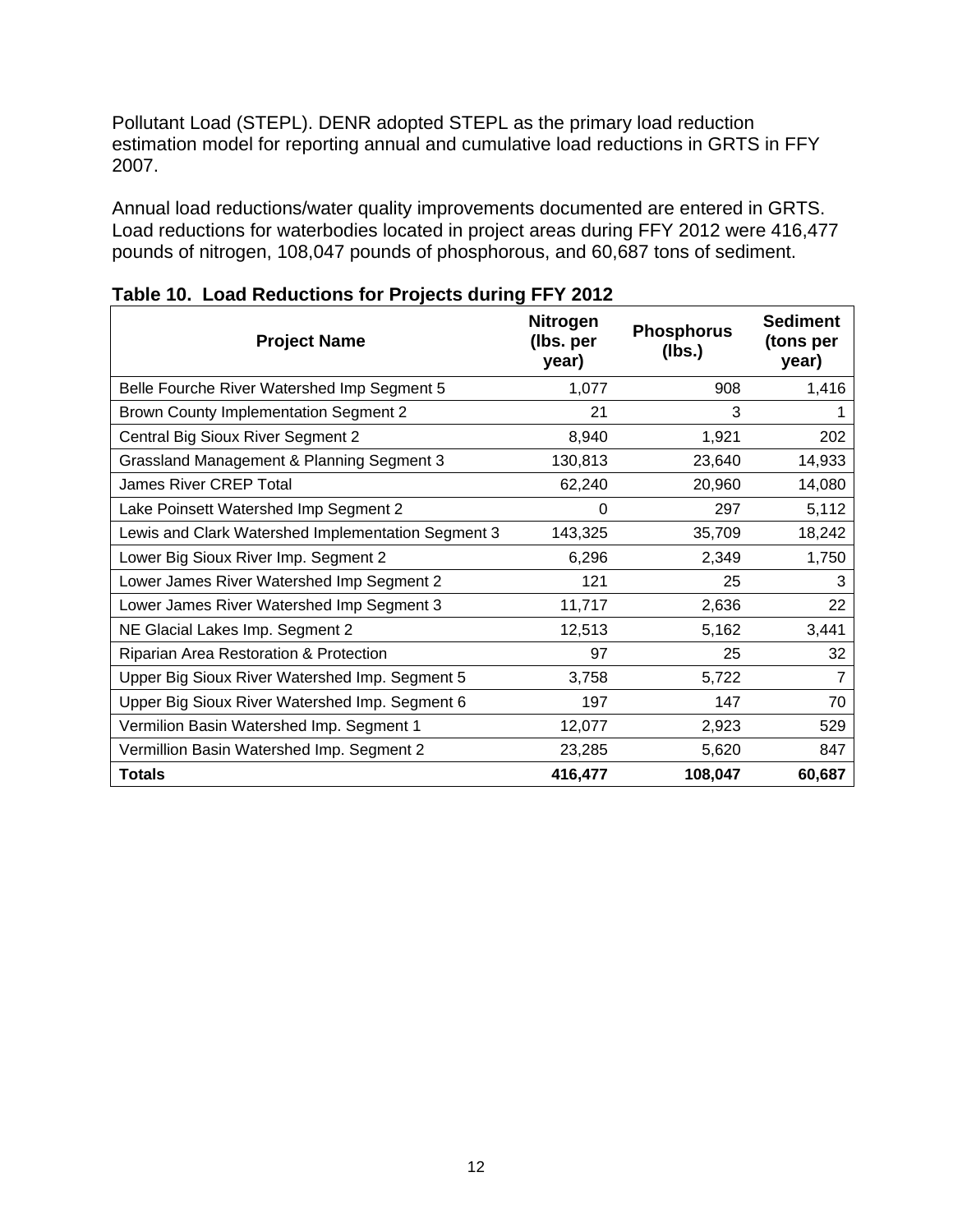# Appendix A

# **Open NPS Projects Funded by Previous Section 319 Grants by River Basin**

| <b>River Basin</b>                   | Project                                                      |  |  |
|--------------------------------------|--------------------------------------------------------------|--|--|
| <b>Bad River</b>                     | <b>None</b>                                                  |  |  |
| <b>Belle Fourche River</b>           | Belle Fourche River Watershed Management - Segment 5         |  |  |
| <b>Big Sioux River</b>               | Central Big Sioux River Watershed Implementation - Segment 2 |  |  |
|                                      | East Dakota Riparian Area Protection Segment 1               |  |  |
|                                      | NE Glacial Lakes Watershed Improvement - Segment 2           |  |  |
|                                      | Lower Big Sioux River Implementation - Segment 2             |  |  |
|                                      | Lake Poinsett Watershed Project - Segment 2                  |  |  |
|                                      | Upper Big Sioux River Implementation - Segment 5 & 6         |  |  |
| <b>Cheyenne River</b>                | Spring Creek Watershed Implementation - Segment 1 & 2        |  |  |
| <b>Grand River</b>                   | None                                                         |  |  |
| <b>James River</b>                   | Brown County Water Quality Improvement Segment 2             |  |  |
|                                      | Lower James River Implementation - Segment 2 & 3             |  |  |
|                                      | <b>Upper James River Assessment</b>                          |  |  |
| <b>Minnesota River</b>               | NE Glacial Lakes Segment 2 added the Minnesota River         |  |  |
|                                      | Watershed in 2012                                            |  |  |
| <b>Missouri River</b>                | Lewis and Clark Watershed Implementation Project -Segment 3  |  |  |
| <b>Red River</b>                     | None                                                         |  |  |
| <b>Vermillion River</b>              | Vermillion River Basin Implementation - Segment 1 & 2        |  |  |
| <b>White River</b>                   | None                                                         |  |  |
| <b>Statewide / Regional Projects</b> | Grassland Management & Planning - Segment 3                  |  |  |
|                                      | SD NPS Information & Education Partnership - Segment 3       |  |  |
|                                      | 303(d) Watershed Planning and Assistance - Segment 2         |  |  |
|                                      | Impacts of Winter Manure Spreading                           |  |  |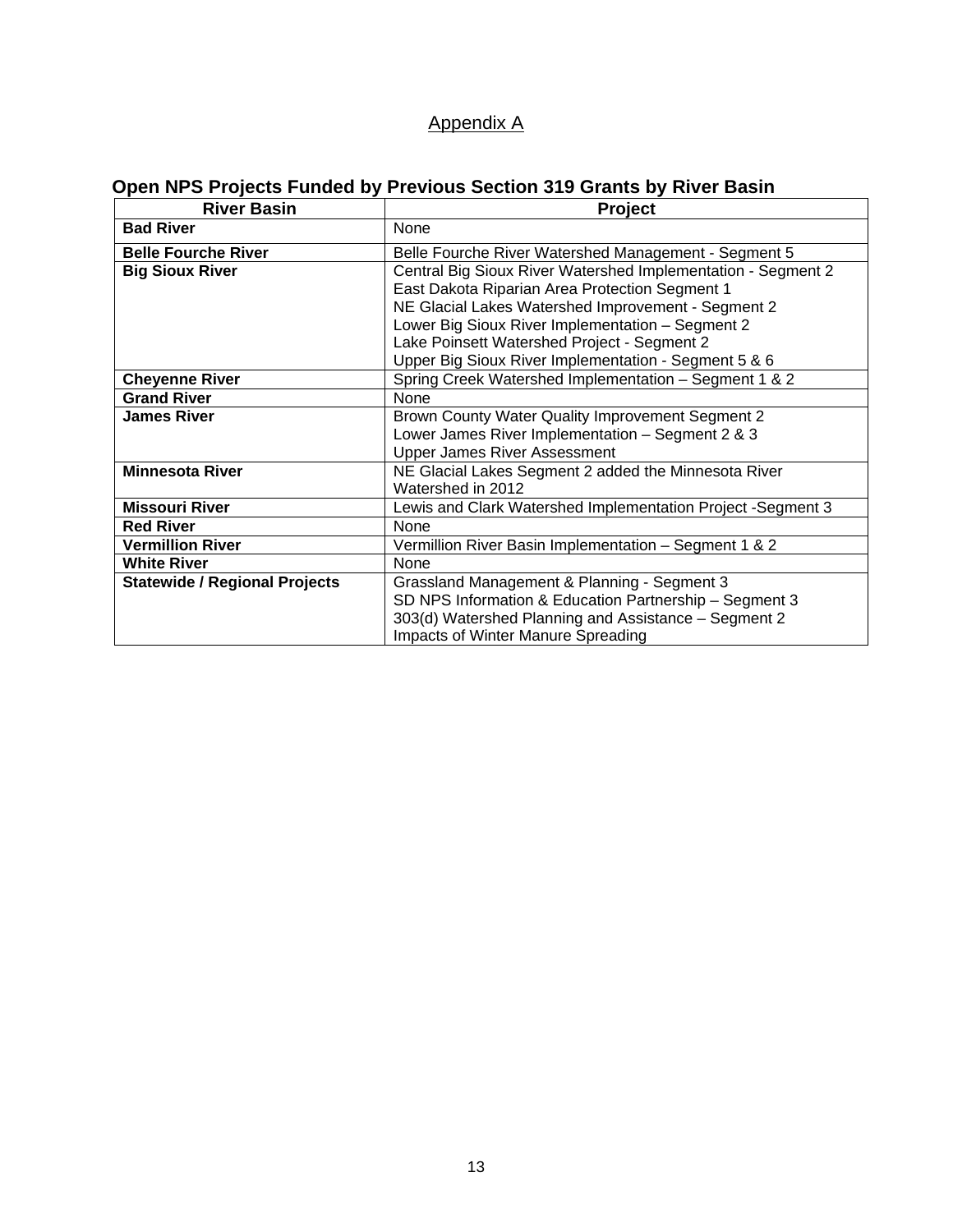# Appendix B

#### **Completed Section 319 Projects by River Basin**

| <b>River Basin</b>         | Project                                                                                  |  |  |  |
|----------------------------|------------------------------------------------------------------------------------------|--|--|--|
| <b>Bad River</b>           | Bad River Water Quality Project (Phase II)                                               |  |  |  |
|                            | Bad River Water Quality Project (Phase III)                                              |  |  |  |
|                            | Hayes and Waggoner Lakes TMDL                                                            |  |  |  |
|                            | <b>Upper Bad River Demonstration</b>                                                     |  |  |  |
| <b>Belle Fourche River</b> | Bear Butte Creek Riparian Demonstration                                                  |  |  |  |
|                            | <b>Belle Fouche River Assessment</b>                                                     |  |  |  |
|                            | Belle Fourche River Watershed Management Plan Segments 1, 2, 3,                          |  |  |  |
|                            | and 4                                                                                    |  |  |  |
| <b>Big Sioux River</b>     | <b>Bachelor Creek Assessment</b>                                                         |  |  |  |
|                            | Bachelor Creek Hydrologic Unit                                                           |  |  |  |
|                            | <b>Big Sioux Bank Stability</b>                                                          |  |  |  |
|                            | <b>Big Sioux TMDL Through Sioux Falls</b>                                                |  |  |  |
|                            | <b>Big Sioux Well Head Protection</b>                                                    |  |  |  |
|                            | <b>Blue Dog Lake Assessment</b>                                                          |  |  |  |
|                            | Blue dog Lake Watershed Improvement                                                      |  |  |  |
|                            | Central Big Sioux River Implementation Segment 1                                         |  |  |  |
|                            | Central Big Sioux River (Interim) Project                                                |  |  |  |
|                            | Deuel County Lakes Implementation                                                        |  |  |  |
|                            | Enemy Swim Lake Implementation                                                           |  |  |  |
|                            | Lake Campbell Watershed Restoration                                                      |  |  |  |
|                            | Lakes Cochrane/Oliver Watershed Improvement<br>Lakes Herman/Madison/Brant Implementation |  |  |  |
|                            | Lake Kampeska Watershed                                                                  |  |  |  |
|                            | Lake Norden/Lake Albert/Lake St. John Assessment                                         |  |  |  |
|                            | Lake Poinsett Watershed                                                                  |  |  |  |
|                            | Lower Big Sioux River Implementation Segment 1 and 2                                     |  |  |  |
|                            | Northeast Glacial Lakes Segment 1                                                        |  |  |  |
|                            | <b>Pickerel Lake Protection</b>                                                          |  |  |  |
|                            | Roy Lake Assessment                                                                      |  |  |  |
|                            | Upper Big Sioux River Watershed Segments I, II, III & IV                                 |  |  |  |
|                            | Wall Lake Watershed Project                                                              |  |  |  |
|                            | Wall Lake Post Project Assessment                                                        |  |  |  |
| <b>Cheyenne River</b>      | Cheyenne River Phase I TMDL Assessment                                                   |  |  |  |
|                            | Foster Creek Riparian Demonstration - Stanley Co.                                        |  |  |  |
|                            | Lower Cheyenne River TMDL Assessment - Phase I                                           |  |  |  |
|                            | Lower Cheyenne River TMDL Assessment 2                                                   |  |  |  |
|                            | <b>Piedmont Valley Assessment</b>                                                        |  |  |  |
|                            | Rapid City Storm Water                                                                   |  |  |  |
| <b>Grand River</b>         | Shadehill Lake Protection Staffing & Support                                             |  |  |  |
| <b>James River</b>         | Clear Lake Assessment - Marshall Co.                                                     |  |  |  |
|                            | Cottonwood & Louise TMDL                                                                 |  |  |  |
|                            | Elm Lake Implementation Project                                                          |  |  |  |
|                            | Firesteel Creek/Lake Mitchell Watershed Project - Segment 1 & 2                          |  |  |  |
|                            | Foster Creek Riparian Demonstration - Beadle Co.                                         |  |  |  |
|                            | Jones Lake/ Rose Hill Lake TMDL                                                          |  |  |  |
|                            | Jones Lake/Rose Hill Lake Watershed Implementation                                       |  |  |  |
|                            | Lake Byron Watershed                                                                     |  |  |  |
|                            | Lakes Cottonwood and Louis Implementation                                                |  |  |  |
|                            | Lake Faulkton Watershed Implementation                                                   |  |  |  |
|                            | Lake Hanson / Pierre Creek Implementation                                                |  |  |  |
|                            | Lake Mitchell Watershed Assessment                                                       |  |  |  |
|                            | Lake Redfield Restoration                                                                |  |  |  |
|                            | Lower James River Assessment                                                             |  |  |  |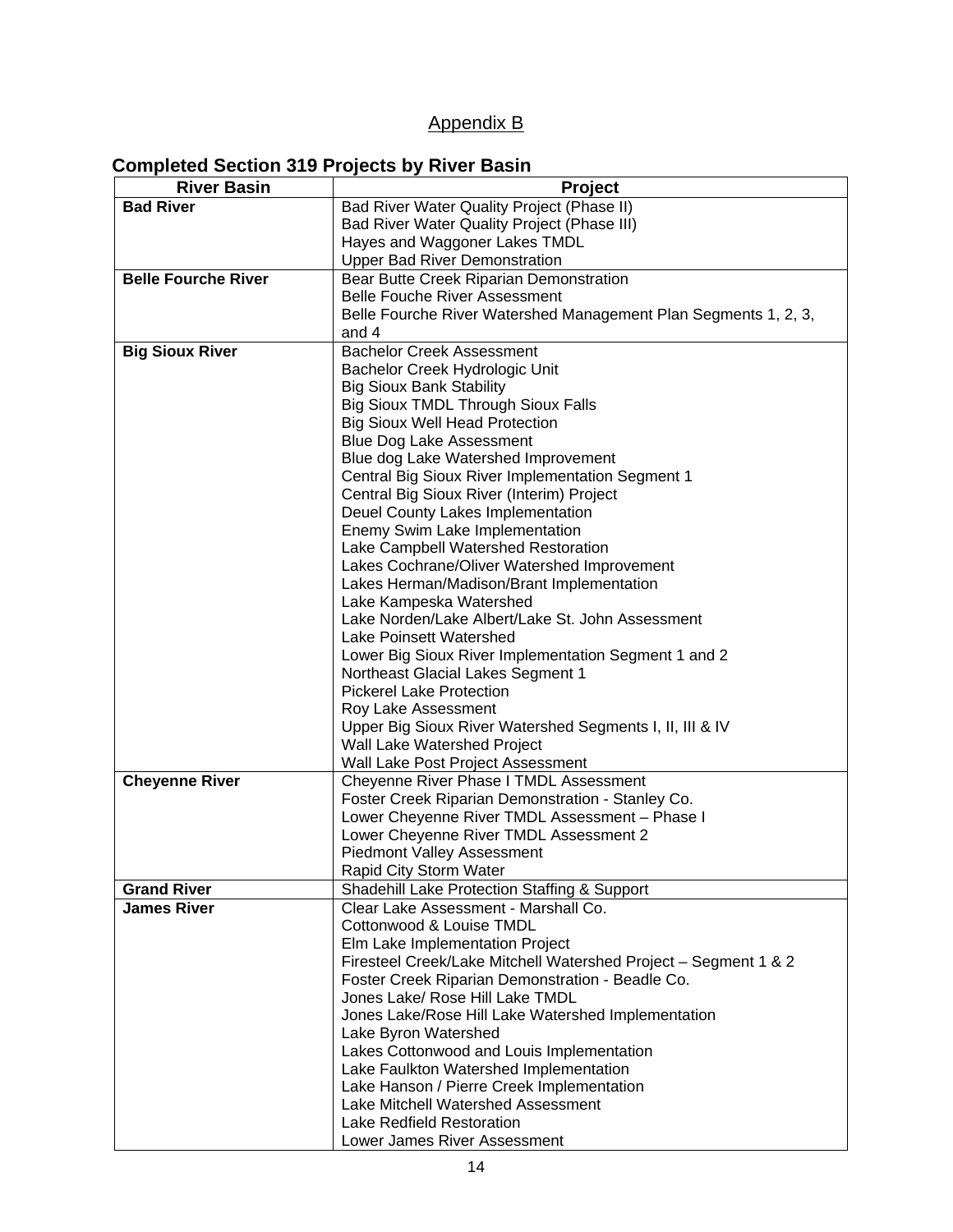|                           | Lower James River Implementation Segment 1 and 2              |  |  |
|---------------------------|---------------------------------------------------------------|--|--|
|                           | Loyalton and Cresbard Lakes TMDL                              |  |  |
|                           | Mina Lake Water Quality Assessment                            |  |  |
|                           | <b>Moccasin Creek TMDL</b>                                    |  |  |
|                           | Ravine Lake Watershed                                         |  |  |
|                           | <b>Richmond Lake Watershed</b>                                |  |  |
|                           | <b>Richmond Lake Assessment</b>                               |  |  |
|                           | Twin Lakes/Wilmarth Lake Assessment                           |  |  |
|                           | <b>Upper James River Assessment</b>                           |  |  |
|                           | Upper Snake Creek Implementation - Segment 1                  |  |  |
|                           | White Lake Dam TMDL                                           |  |  |
| <b>Missouri River</b>     | <b>Burke Lake Assessment</b>                                  |  |  |
|                           | <b>Burke Lake Restoration</b>                                 |  |  |
|                           | Lewis and Clark Implementation Segment 1 & 2                  |  |  |
|                           | Medicine Creek Assessment                                     |  |  |
|                           | Medicine Creek Watershed Project - Segment 1                  |  |  |
|                           | Okobojo Creek Watershed Assessment                            |  |  |
|                           | Pocasse / Campbell Watershed Assessment                       |  |  |
|                           | South Central Lakes Watershed Assessment                      |  |  |
|                           | Spring Creek Implementation (Campbell Co.) Segment 1          |  |  |
| <b>Red River</b>          | Lake Traverse Watershed Assessment                            |  |  |
| <b>Vermillion River</b>   | Kingsbury County Lakes Assessment                             |  |  |
|                           | Kingsbury Lakes Implementation                                |  |  |
|                           | Swan Lake Restoration                                         |  |  |
|                           |                                                               |  |  |
|                           | Turkey Ridge Creek Implementation - Segment 1                 |  |  |
|                           | Vermillion River Basin Assessment                             |  |  |
| <b>White River</b>        | White River Phase I Assessment                                |  |  |
|                           | Little White River TMDL Assessment                            |  |  |
| <b>Statewide/Regional</b> | <b>Abandoned Well Sealing</b>                                 |  |  |
| <b>Projects</b>           | Animal Waste Management I & II                                |  |  |
|                           |                                                               |  |  |
|                           | Animal Nutrient Management Team III & IV                      |  |  |
|                           | Animal Waste Team (Buffer salesmen)                           |  |  |
|                           | <b>Black Hills Stream Temperature Assessment</b>              |  |  |
|                           | <b>Bootstraps</b>                                             |  |  |
|                           | <b>Buffer Planning and Assistance</b>                         |  |  |
|                           | Coordinated Resource Management I & II                        |  |  |
|                           | East River Area Riparian Demonstration I & II                 |  |  |
|                           | East River Riparian Grazing I                                 |  |  |
|                           | Evaluating Phosphorus Loss on a Watershed                     |  |  |
|                           | Grassland Management and Planning Segment 1 & 2               |  |  |
|                           | <b>Evaluating Vegetative Treatment Areas</b>                  |  |  |
|                           | <b>Ground Water Monitoring Network</b>                        |  |  |
|                           | Manure Management Based on Soil Phosphorus                    |  |  |
|                           | Manure Management Based on Soil Phosphorus - Additional Soils |  |  |
|                           | Nitrogen & Pesticides in Ground Water                         |  |  |
|                           | Nonpoint Source Information & Education 1989                  |  |  |
|                           | Nonpoint Source Information & Education 1994                  |  |  |
|                           | Nonpoint Source Information & Education 1996                  |  |  |
|                           | Nonpoint Source Information & Education 1998                  |  |  |
|                           | Nonpoint Source Information & Education 2004 Segment 1        |  |  |
|                           | Nonpoint Source Information & Education 2007 Segment 2        |  |  |
|                           | Precision Manure Management to Improve WQ                     |  |  |
|                           | <b>Rainfall Simulator</b>                                     |  |  |
|                           | Reference Site Validation & Bio-monitoring                    |  |  |
|                           | Riparian Grazing Workshop                                     |  |  |
|                           | South Dakota Association of Conservation Districts            |  |  |
|                           | 303(d) Watershed Planning & Assistance Segment 1              |  |  |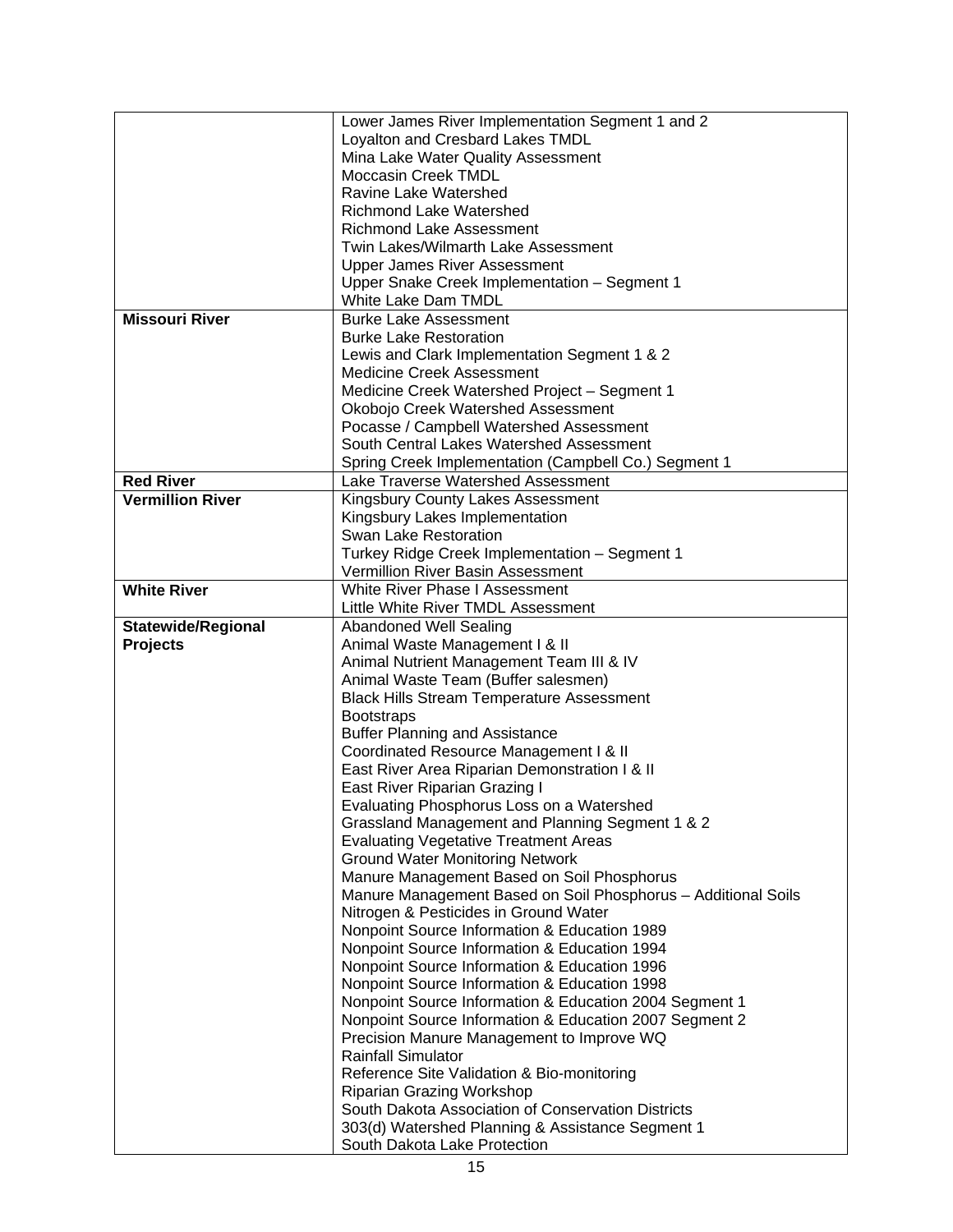| -<br>$-$<br>-аке<br>tewide<br>.ssmeni<br>833  |
|-----------------------------------------------|
| Wetlar.<br>Proiect<br>tion<br>11 I L<br>צו זו |

# Appendix C

# **Completed 604(b) Projects by River Basin**

| <b>Bad River Basin</b>           | <b>Bad River Phase IA</b>                                        |  |  |
|----------------------------------|------------------------------------------------------------------|--|--|
|                                  | <b>Bad River Phase IB</b>                                        |  |  |
| <b>Belle Fourche River Basin</b> | Belle Fourche River TMDL Project                                 |  |  |
|                                  | Streambank Erosion Assessment-Upper Whitewood Creek              |  |  |
|                                  | Whitewood Creek Streambank Assessment Project                    |  |  |
|                                  | Whitewood Creek Watershed Project Planning                       |  |  |
|                                  | Whitewood Creek Bacterial Source Tracking                        |  |  |
| <b>Big Sioux River Basin</b>     | Bacterial Source Tracking and Lower Big Sioux TMDL               |  |  |
|                                  | <b>Big Sioux Aquifer Protection Project</b>                      |  |  |
|                                  | <b>Big Sioux Aquifer Study</b>                                   |  |  |
|                                  |                                                                  |  |  |
|                                  | Big Sioux River Bank Stabilization Demonstration Project         |  |  |
|                                  | Big Sioux River Riparian Assessment (Moody/Minnehaha)            |  |  |
|                                  | Covell Lake TMDL (Combined with Sioux Falls Big Sioux River TMDL |  |  |
|                                  | Project)                                                         |  |  |
|                                  | Pelican Lake Control Structure Feasibility                       |  |  |
|                                  | Lake Alvin/Nine Mile Creek TMDL                                  |  |  |
|                                  | Lake Campbell (Brookings County Post Implementation Assessment)  |  |  |
|                                  | Lakes Herman, Madison, Brandt Project Planning                   |  |  |
|                                  | Lake Poinsett Project Planning and Design                        |  |  |
|                                  | North Central Big Sioux /Oakwood Lake TMDL                       |  |  |
|                                  | Sioux Falls - Big Sioux River TMDLs                              |  |  |
|                                  | <b>Upper Big Sioux Watershed AGNPS</b>                           |  |  |
| <b>Cheyenne River Basin</b>      | Develop NPS BMPs Western Pennington Co. Drainage District        |  |  |
|                                  | <b>French Creek Assessment</b>                                   |  |  |
|                                  | Galena Fire Project                                              |  |  |
|                                  | Rapid Creek and Aquifer Assessment Project                       |  |  |
|                                  | Rapid Creek NPS Assessment Project                               |  |  |
|                                  | Rapid Creek Stormwater Impact Prioritization                     |  |  |
|                                  | Custer State Parks Lakes Assess. Report Preparation              |  |  |
|                                  | <b>Spring Creek Bacterial Source Tracking</b>                    |  |  |
| <b>Grand River Basin</b>         | <b>Grand River Watershed TMDL</b>                                |  |  |
| James River Basin                | <b>Broadland Creek Watershed Study</b>                           |  |  |
|                                  | Firesteel Creek/Lake Mitchell WQ Needs Assessment                |  |  |
|                                  | James River TMDL Project                                         |  |  |
|                                  | Landowner Survey                                                 |  |  |
|                                  | Lake Faulkton Assessment Project                                 |  |  |
|                                  | Lake Louise Water Quality Monitoring                             |  |  |
|                                  | Mina Lake Water Quality Project                                  |  |  |
|                                  | Ravine Lake Diagnostic/Feasibility Study                         |  |  |
|                                  | Turtle Creek/Lake Redfield Landowner Survey                      |  |  |
|                                  |                                                                  |  |  |
| <b>Minnesota River Basin</b>     | Wylie Pond/ Moccasin Creek Watershed TMDL                        |  |  |
|                                  | Blue Dog Lake/Enemy Swim Septic Leachate Survey                  |  |  |
|                                  | Fish Lake Water Level and Quality Study                          |  |  |
|                                  | Lake Cochrane/Oliver TMDL                                        |  |  |
|                                  | Lake Hendricks Restoration Assessment                            |  |  |
|                                  | Lake Traverse/Little Minnesota River Land Inventory              |  |  |
| <b>Missouri River Basin</b>      | <b>Burke Lake Diagnostic/Feasibility Study</b>                   |  |  |
|                                  | Lake Andes Watershed Treatment Project                           |  |  |
|                                  | Lake Pocasse/Lake Campbell/Spring Creek TMDL                     |  |  |
|                                  | Lewis and Clark TMDL Project                                     |  |  |
|                                  | Platte Lake Planning                                             |  |  |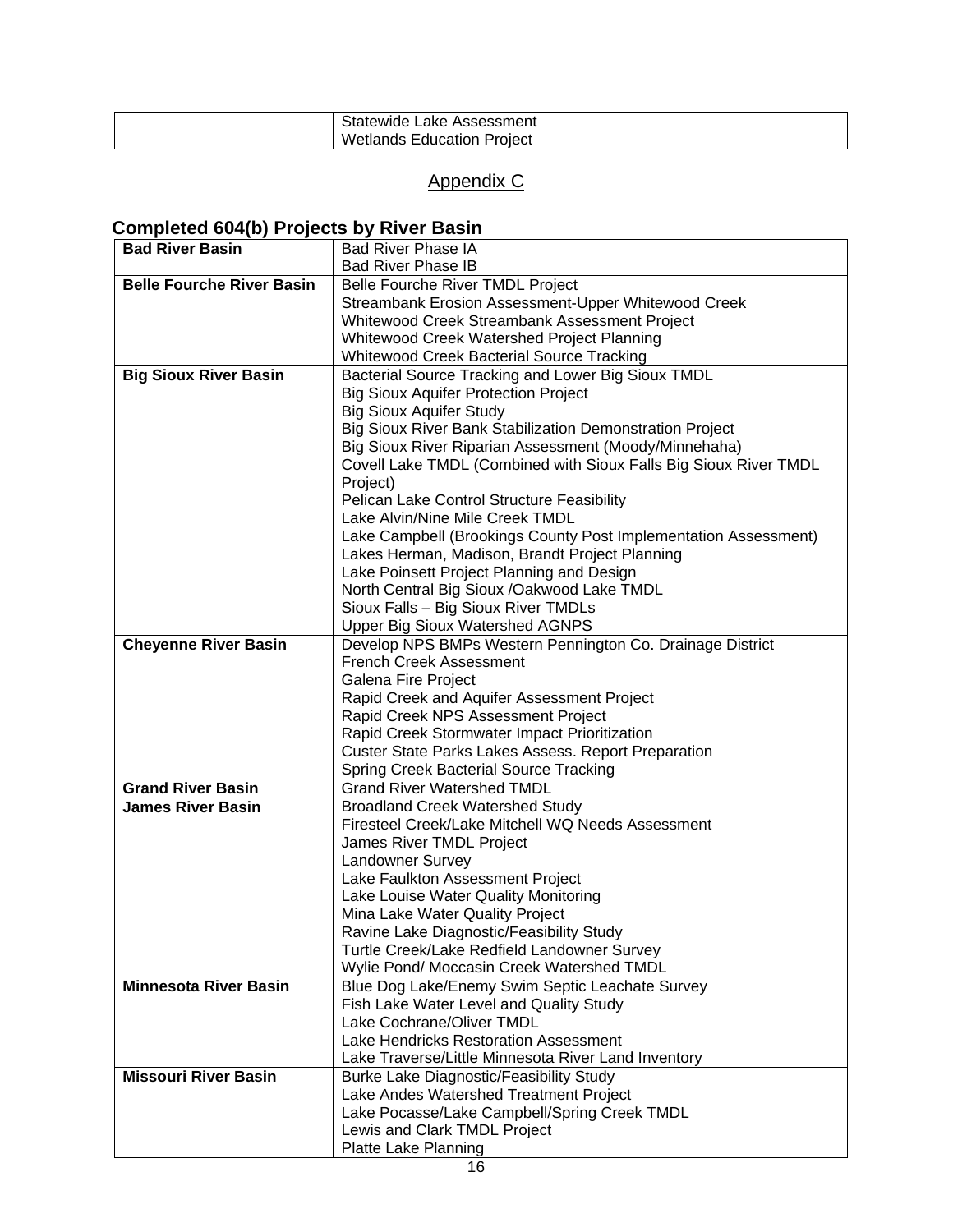|                               | Randall RC&D Implementation Planning                                |  |  |
|-------------------------------|---------------------------------------------------------------------|--|--|
| <b>Vermillion River Basin</b> | Turkey Ridge Creek Watershed Assessment Project                     |  |  |
|                               | Vermillion River Basin Watershed Planning                           |  |  |
|                               | West Yankton Sanitary Sewer Survey                                  |  |  |
| <b>White River Basin</b>      | <b>White River Preservation Project</b>                             |  |  |
|                               | White River Watershed Data Collection Project                       |  |  |
|                               | White River/Little White River TMDL Project                         |  |  |
| <b>Statewide</b>              | Bacterial Source Typing: Sample Preparation and Analysis Assessment |  |  |
|                               | Project                                                             |  |  |
|                               | Black Hills & Eastern SD Taxonomic analyses of 2007 & 2008 samples  |  |  |
|                               | Black Hills Biological Sampling - 2006 samples                      |  |  |
|                               | Black Hills Biological Sampling - 2007 samples                      |  |  |
|                               | Black Hills Biological Sampling - 2008 samples                      |  |  |
|                               | Black Hills Biological Sampling - 2009 and 2010 samples             |  |  |
|                               | <b>Chemical Containment</b>                                         |  |  |
|                               | Demonstrate Slash Pile Use Control Erosion on Fragile Soils         |  |  |
|                               | <b>Detention Cell Demonstration Project</b>                         |  |  |
|                               | Digitize Soils Maps for South Dakota                                |  |  |
|                               | East River Riparian Demonstration Project                           |  |  |
|                               | <b>Forestry BMP Pamphlet</b>                                        |  |  |
|                               | <b>Groundwater Protection Project</b>                               |  |  |
|                               | Livestock Waste Management Handbook                                 |  |  |
|                               | Local WQ Planning Through Hydrologic Unit Planning                  |  |  |
|                               | North Central RC&D HU Implementation                                |  |  |
|                               | Pesticide and Fertilizer Groundwater Study                          |  |  |
|                               | Pesticide and Nitrogen Program                                      |  |  |
|                               | Riparian Area Forestry Project                                      |  |  |
|                               | Statewide Lake Surveys 2011 - 2012                                  |  |  |
|                               | <b>Statewide Mercury TMDL Project</b>                               |  |  |
|                               | <b>Stockgrowers Speaker</b>                                         |  |  |
|                               | Taxonomic Identification & Enumeration of Biological Samples        |  |  |
|                               | Terry Redlin Institute Wetlands Education Project                   |  |  |
|                               | Water Quality Study of SD Glacial Lakes and Wetlands                |  |  |
|                               | Wetland Assessment for the Nonpoint Source Program                  |  |  |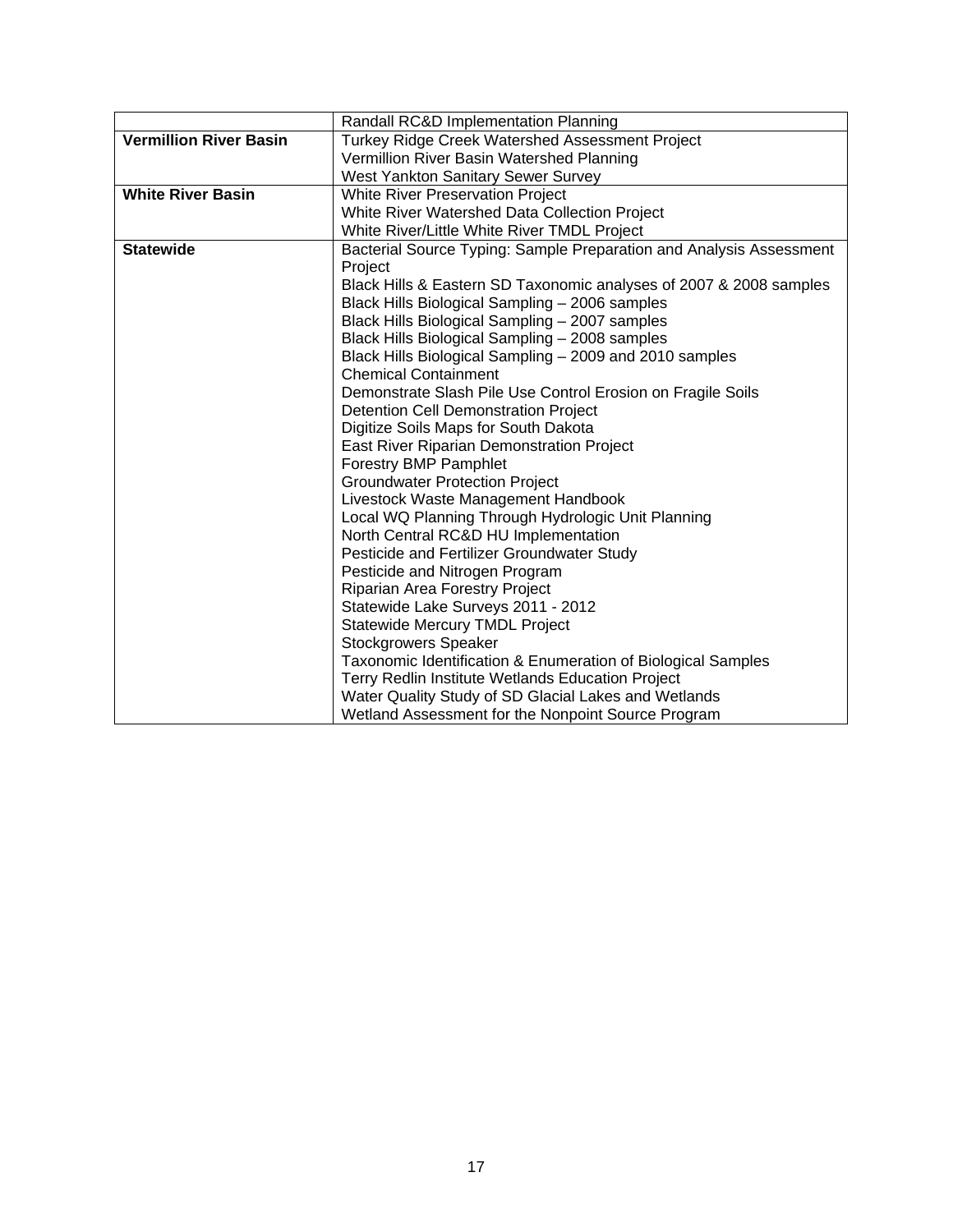# Appendix D

# **Closed Projects Supported Using 106 Grant Financial Assistance**